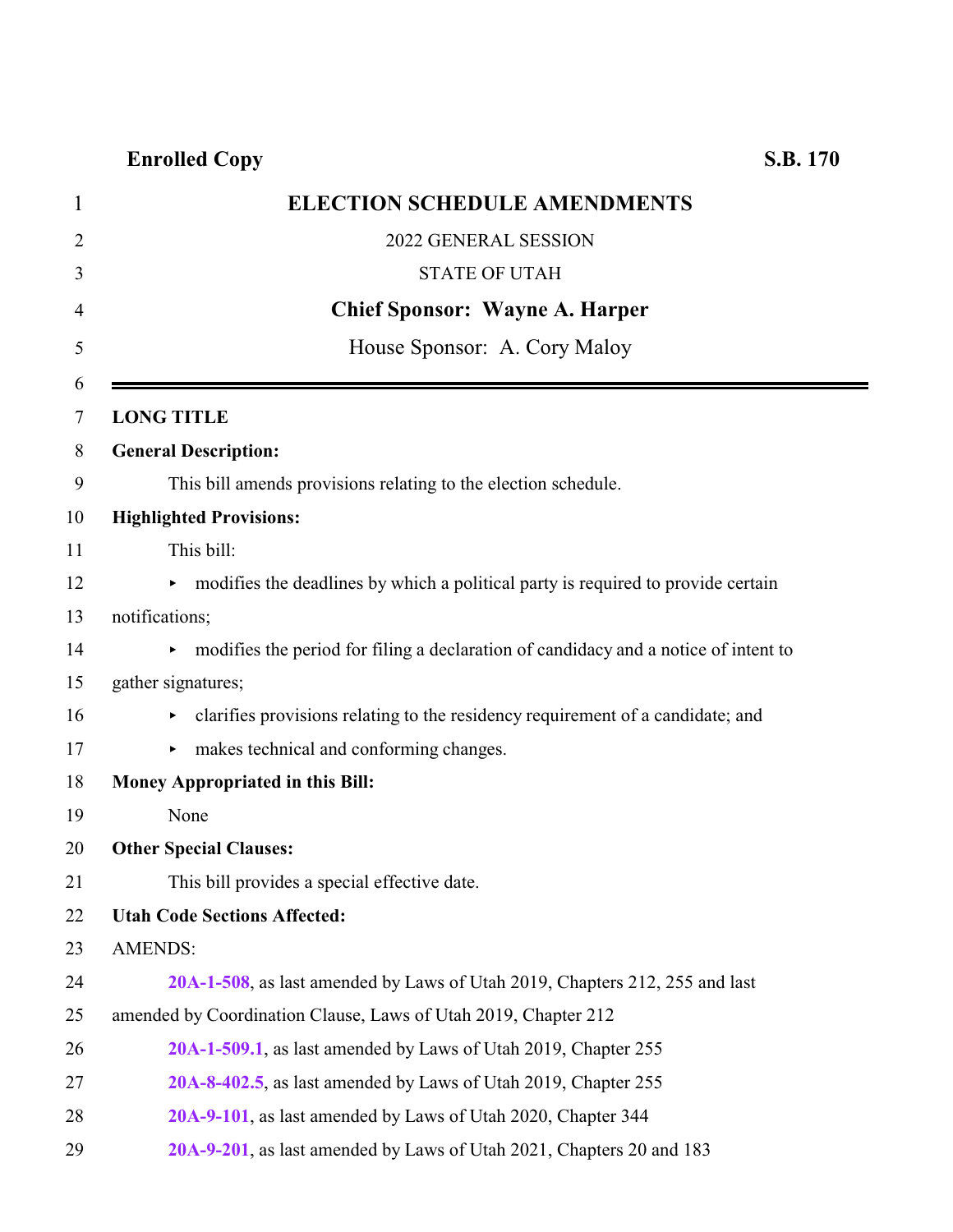<span id="page-1-0"></span>

| 30 | 20A-9-406, as last amended by Laws of Utah 2020, Chapters 22, 31, and 49                          |
|----|---------------------------------------------------------------------------------------------------|
| 31 | 20A-9-407, as last amended by Laws of Utah 2021, Second Special Session, Chapter 6                |
| 32 | 20A-9-408, as last amended by Laws of Utah 2021, Second Special Session, Chapter 6                |
| 33 | 20A-9-502, as last amended by Laws of Utah 2018, Chapter 11                                       |
| 34 | 20A-9-503, as last amended by Laws of Utah 2020, Chapter 22                                       |
| 35 | 20A-14-203, as last amended by Laws of Utah 2016, Chapter 16                                      |
| 36 | <b>ENACTS:</b>                                                                                    |
| 37 | 20A-9-201.5, Utah Code Annotated 1953                                                             |
| 38 |                                                                                                   |
| 39 | Be it enacted by the Legislature of the state of Utah:                                            |
| 40 | Section 1. Section 20A-1-508 is amended to read:                                                  |
| 41 | 20A-1-508. Midterm vacancies in county elected offices -- Temporary manager --                    |
| 42 | Interim replacement.                                                                              |
| 43 | $(1)$ As used in this section:                                                                    |
| 44 | (a) (i) "County offices" includes the county executive, members of the county                     |
| 45 | legislative body, the county treasurer, the county sheriff, the county clerk, the county auditor, |
| 46 | the county recorder, the county surveyor, and the county assessor.                                |
| 47 | (ii) "County offices" does not include the office of county attorney, district attorney, or       |
| 48 | judge.                                                                                            |
| 49 | (b) "Party liaison" means the political party officer designated to serve as a liaison with       |
| 50 | each county legislative body on all matters relating to the political party's relationship with a |
| 51 | county as required by Section 20A-8-401.                                                          |
| 52 | $(2)$ (a) Except as provided in Subsection $(2)(d)$ , until a county legislative body appoints    |
| 53 | an interim replacement to fill a vacant county office under Subsection (3), the following shall   |
| 54 | temporarily discharge the duties of the county office as a temporary manager:                     |
| 55 | (i) for a county office with one chief deputy, the chief deputy;                                  |
| 56 | (ii) for a county office with more than one chief deputy:                                         |
| 57 | (A) the chief deputy with the most cumulative time served as a chief deputy for the               |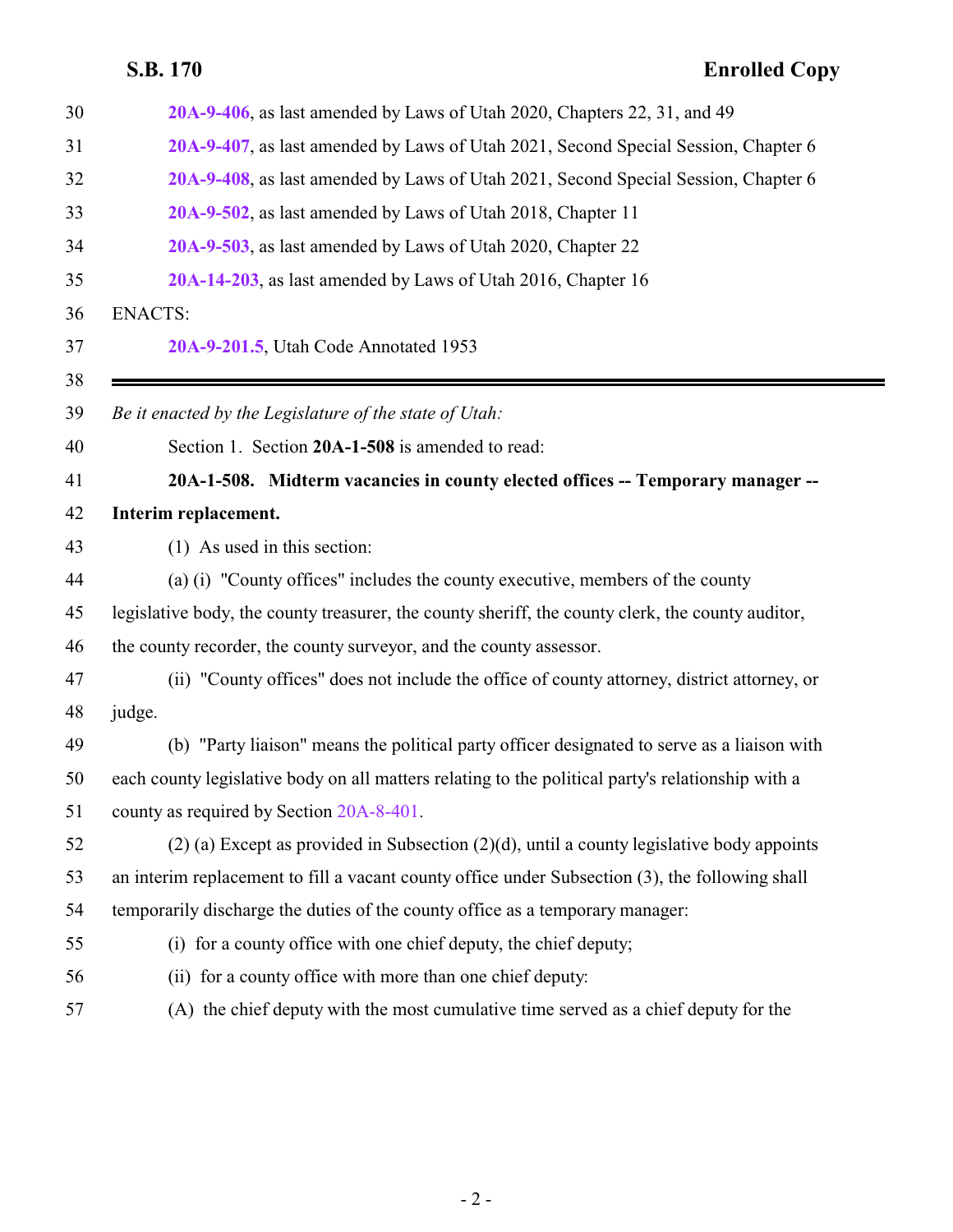county office; or

 (B) notwithstanding Subsection (2)(a)(ii)(A), if, before the vacating county officer vacates the office, the county officer files with the county clerk a written statement designating one of the county officer's chief deputies to discharge the duties of the county office in the event the county officer vacates the office, the designated chief deputy; or

(iii) for a county office without a chief deputy:

 (A) if one management-level employee serving under the county office has a higher-seniority management level than any other employee serving under the county office, that management-level employee;

 (B) if two or more management-level employees serving under the county office have the same and highest-seniority management level, the highest-seniority management-level employee with the most cumulative time served in the employee's current position; or

 (C) notwithstanding Subsection (2)(a)(iii)(A) or (B), if, before the vacating county officer vacates the office, the county officer files with the county clerk a written statement designating one of the county officer's employees to discharge the county officer's duties in the event the county officer vacates the office, the designated employee.

- (b) Except as provided in Subsection (2)(c), a temporary manager described in Subsection (2)(a) who temporarily discharges the duties of a county office holds the powers and duties of the county office until the county legislative body appoints an interim replacement under Subsection (3).
- (c) The temporary manager described in Subsection (2)(a) who temporarily discharges the duties of a county office:

(i) may not take an oath of office for the county office as a temporary manager;

 (ii) shall comply with Title 17, Chapter 36, Uniform Fiscal Procedures Act for Counties, and the county's budget ordinances and policies;

 (iii) unless approved by the county legislative body, may not change the compensation of an employee;

(iv) unless approved by the county legislative body, may not promote or demote an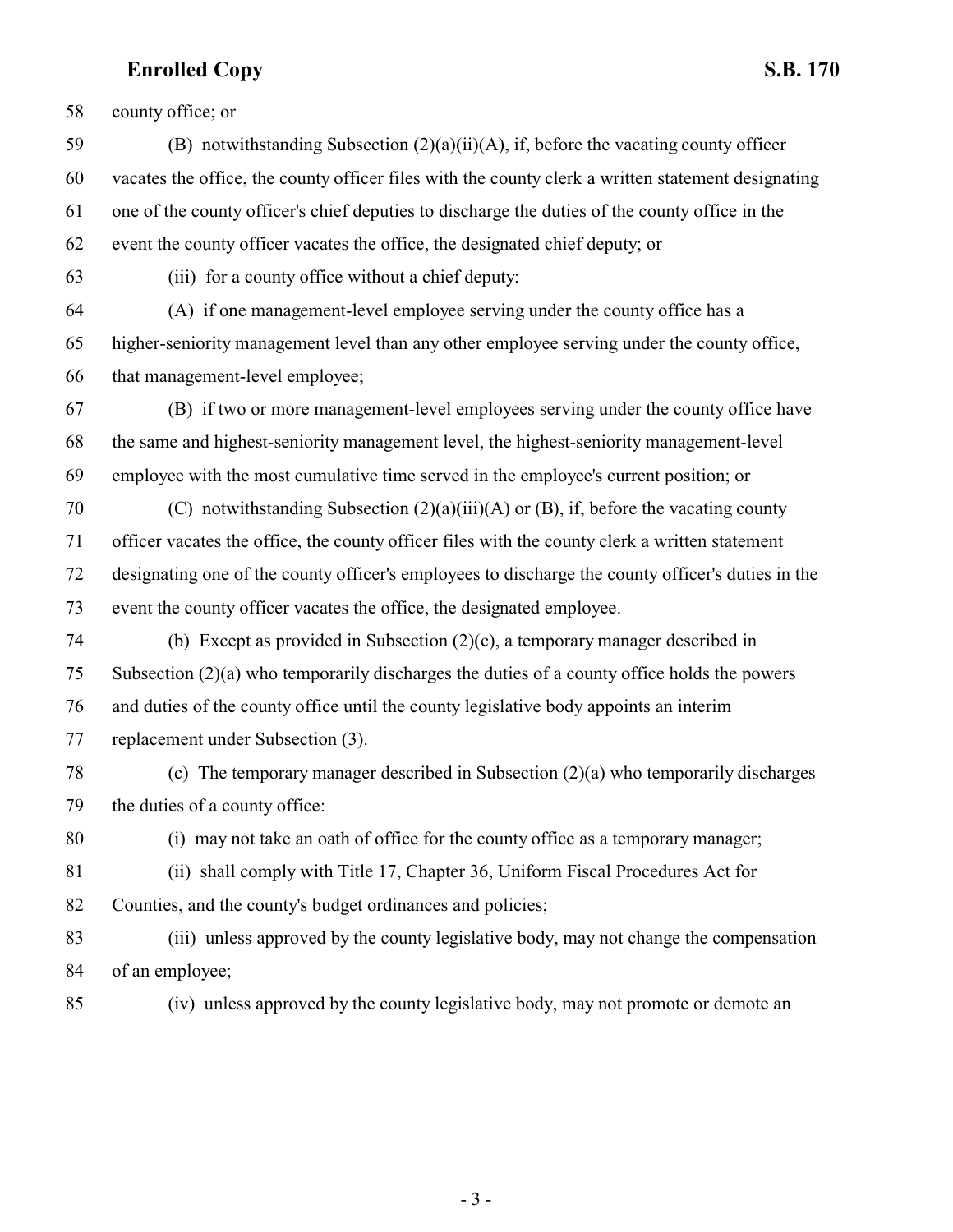| 86  | employee or change an employee's job title;                                                        |
|-----|----------------------------------------------------------------------------------------------------|
| 87  | (v) may terminate an employee only if the termination is conducted in accordance with:             |
| 88  | (A) personnel rules described in Subsection $17-33-5(3)$ that are approved by the county           |
| 89  | legislative body; and                                                                              |
| 90  | (B) applicable law;                                                                                |
| 91  | (vi) unless approved by the county legislative body, may not exceed by more than 5%                |
| 92  | an expenditure that was planned before the county office for which the temporary manager           |
| 93  | discharges duties was vacated;                                                                     |
| 94  | (vii) except as provided in Subsection $(2)(c)(viii)$ , may not receive a change in title or       |
| 95  | compensation; and                                                                                  |
| 96  | (viii) if approved by the county legislative body, may receive a performance award                 |
| 97  | after:                                                                                             |
| 98  | (A) the county legislative body appoints an interim replacement under Subsection (3);              |
| 99  | and                                                                                                |
| 100 | (B) the interim replacement is sworn into office.                                                  |
| 101 | (d) This Subsection (2) does not apply to a vacancy in the office of county legislative            |
| 102 | body member.                                                                                       |
| 103 | (3) (a) Until a replacement is selected as provided in this section and has qualified, the         |
| 104 | county legislative body shall appoint an interim replacement to fill the vacant office by          |
| 105 | following the procedures and requirements of this Subsection (3).                                  |
| 106 | (b) (i) To appoint an interim replacement, the county legislative body shall, within 10            |
| 107 | days after the day on which the vacancy occurs, give notice of the vacancy to the party liaison    |
| 108 | of the same political party of the prior office holder and invite that party liaison to submit the |
| 109 | name of an individual to fill the vacancy.                                                         |
| 110 | (ii) That party liaison shall, before 5 p.m. within 30 days after the day on which the             |
| 111 | liaison receives the notice described in Subsection $(3)(b)(i)$ , or if the party liaison does not |
| 112 | receive the notice, before 5 p.m. within 40 days after the day on which the vacancy occurs,        |
| 113 | submit to the county legislative body the name of an individual the party selects in accordance    |
|     |                                                                                                    |
|     |                                                                                                    |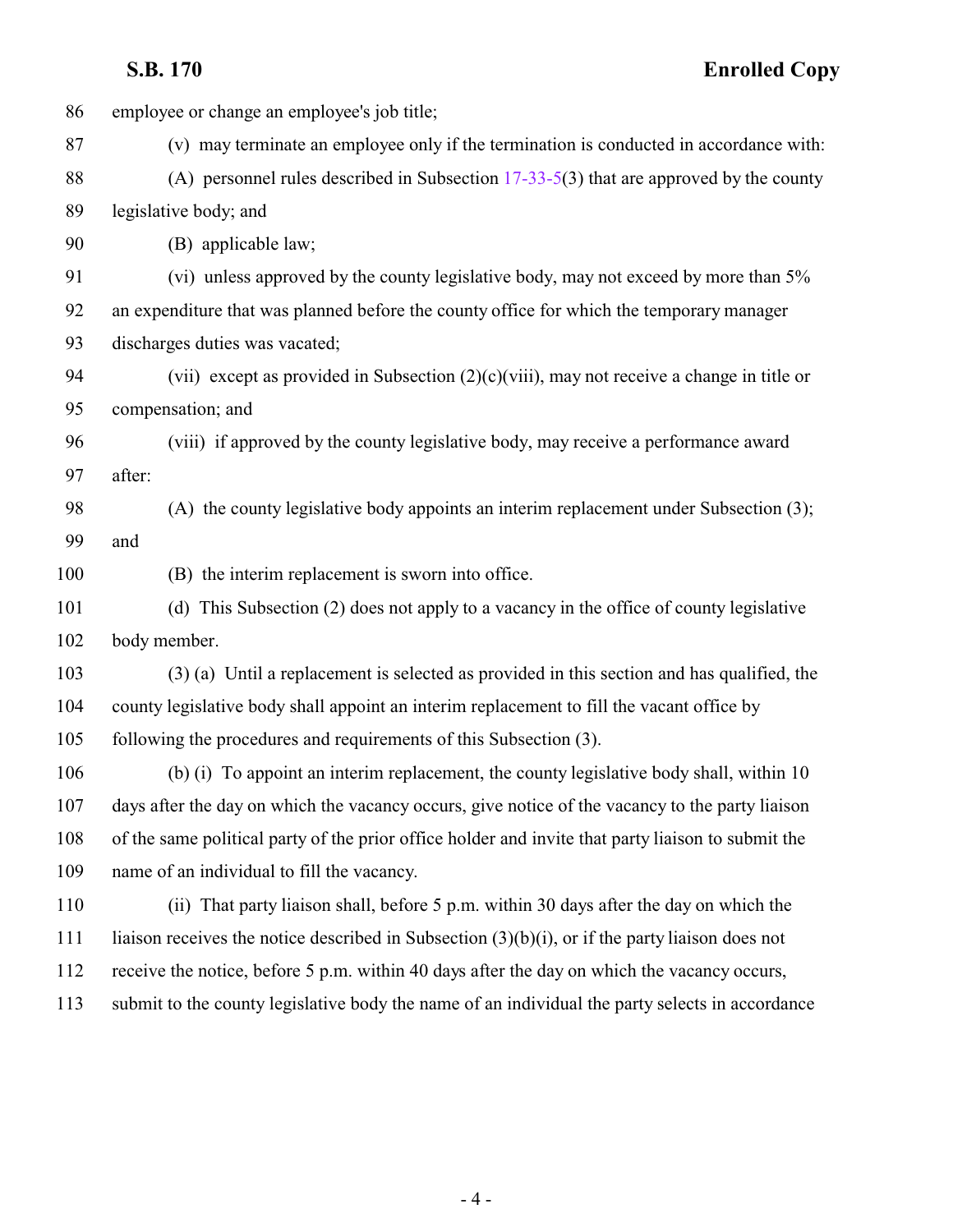with the party's constitution or bylaws to serve as the interim replacement.

 (iii) The county legislative body shall, no later than five days after the day on which a party liaison submits the name of the individual to serve as the interim replacement, appoint the individual to serve out the unexpired term.

 (c) (i) If the county legislative body fails to appoint an interim replacement to fill the vacancy in accordance with Subsection (3)(b)(iii), the county clerk shall, no later than five days after the day of the deadline described in Subsection (3)(b)(iii), send to the governor a letter that:

 (A) informs the governor that the county legislative body has failed to appoint a replacement within the statutory time period; and

 (B) contains the name of the individual submitted by the party liaison to fill the vacancy.

 (ii) The governor shall, within 10 days after the day on which the governor receives the 127 letter described in Subsection  $(3)(c)(i)$ , appoint the individual named by the party liaison as an interim replacement to fill the vacancy.

 (d) An individual appointed as interim replacement under this Subsection (3) shall hold office until a successor is elected and has qualified.

 (4) (a) The requirements of this Subsection (4) apply to all county offices that become vacant if:

(i) the vacant office has an unexpired term of two years or more; and

(ii) the vacancy occurs after the election at which the officeholder was elected, but

135 before the [second Friday in March of the next even-numbered year] first day of the declaration

of candidacy filing period described in Section [20A-9-201.5](#page-22-1).

 (b) (i) When the conditions described in Subsection (4)(a) are met, the county clerk shall as soon as practicable, but no later than 180 days before the next regular general election, notify the public and each registered political party that the vacancy exists.

 (ii) An individual intending to become a party candidate for the vacant office shall file a declaration of candidacy in accordance with: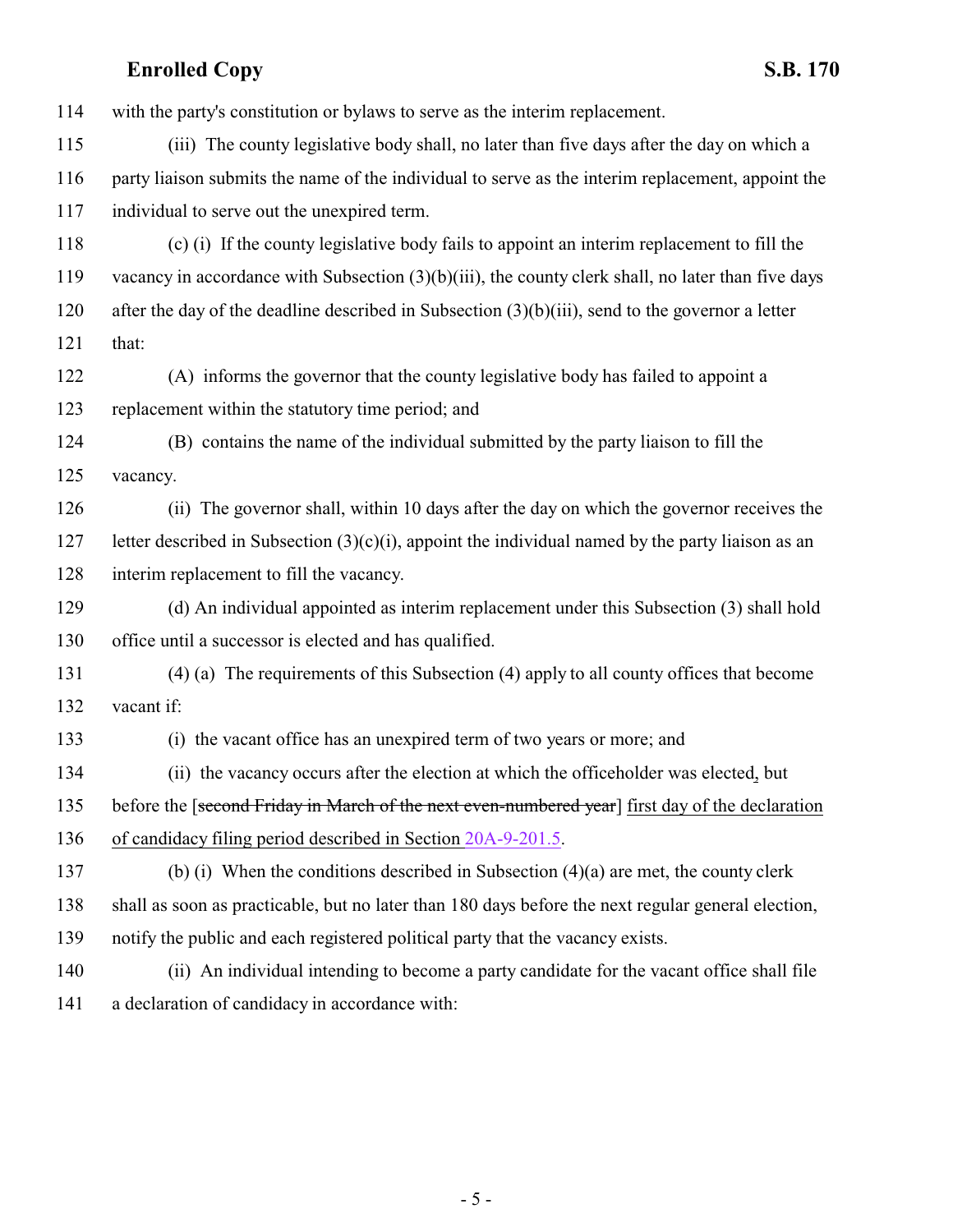| 142 | (A) Chapter 9, Part 2, Candidate Qualifications and Declarations of Candidacy; and                 |
|-----|----------------------------------------------------------------------------------------------------|
| 143 | (B) for a county commission office, Subsection $17-52a-201(6)$ or $17-52a-202(6)$ , if             |
| 144 | applicable.                                                                                        |
| 145 | (iii) An individual who is nominated as a party candidate, who qualifies as an                     |
| 146 | unaffiliated candidate for the vacant office under Chapter 9, Part 5, Candidates not Affiliated    |
| 147 | with a Party, or who qualifies as a write-in candidate for the vacant office under Chapter 9, Part |
| 148 | 6, Write-in Candidates, shall run in the regular general election.                                 |
| 149 | (5) (a) The requirements of this Subsection (5) apply to all county offices that become            |
| 150 | vacant if:                                                                                         |
| 151 | (i) the vacant office has an unexpired term of two years or more; and                              |
| 152 | (ii) the vacancy occurs on or after the [second Friday in March of the next                        |
| 153 | even-numbered year] first day of the declaration of candidacy filing period described in Section   |
| 154 | 20A-9-201.5, but more than 75 days before the regular primary election.                            |
| 155 | (b) When the conditions described in Subsection $(5)(a)$ are met, the county clerk shall           |
| 156 | as soon as practicable, but no later than 70 days before the next regular primary election, notify |
| 157 | the public and each registered political party:                                                    |
| 158 | (i) that the vacancy exists; and                                                                   |
| 159 | (ii) of the deadlines described in Subsection $(5)(c)(i)$ and the deadlines established            |
| 160 | under Subsection $(5)(d)(ii)$ .                                                                    |
| 161 | (c) (i) An individual intending to become a party candidate for a vacant office shall,             |
| 162 | within five days after the day on which the notice is given, ending at the close of normal office  |
| 163 | hours on the fifth day, file a declaration of candidacy for the vacant office in accordance with:  |
| 164 | (A) Chapter 9, Part 2, Candidate Qualifications and Declarations of Candidacy; and                 |
| 165 | (B) for a county commission office, Subsection $17-52a-201(6)$ or $17-52a-202(6)$ , if             |
| 166 | applicable.                                                                                        |
| 167 | (ii) The county central committee of each party shall:                                             |
| 168 | (A) select a candidate or candidates from among those qualified candidates who have                |
| 169 | filed declarations of candidacy; and                                                               |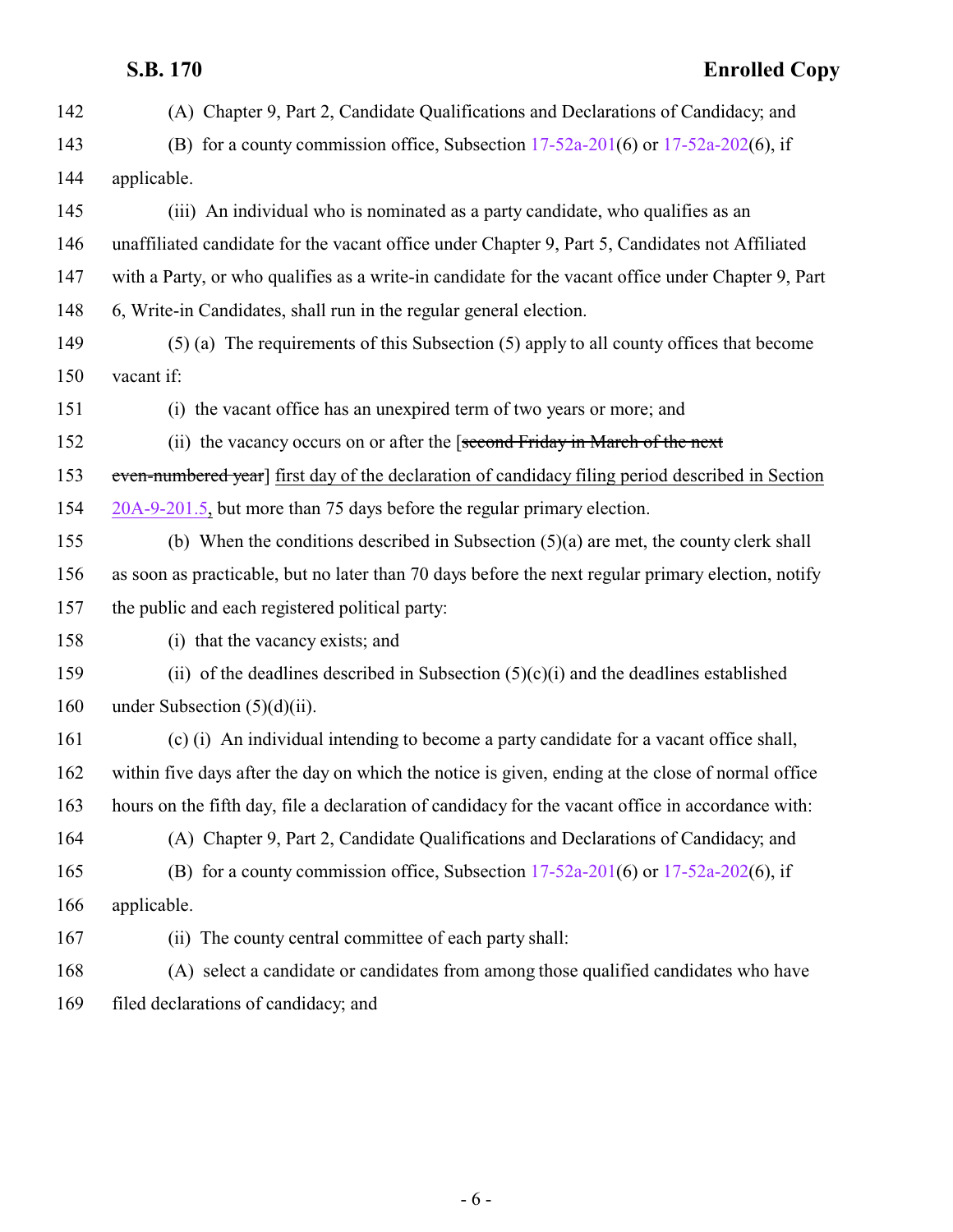(B) certify the name of the candidate or candidates to the county clerk as soon as practicable, but before 5 p.m. no later than 60 days before the day of the regular primary election.

 (d) (i) Except as provided in Subsection (5)(d)(ii), an individual intending to become a candidate for a vacant office who does not wish to affiliate with a registered political party 175 shall file a verified certificate of nomination described in Section [20A-9-502](#page-31-0) with the county clerk in accordance with Chapter 9, Part 5, Candidates not Affiliated with a Party.

 (ii) (A) The county clerk shall establish, in the clerk's reasonable discretion, a deadline that is before 5 p.m. no later than 65 days before the day of the next regular general election by which an individual who is not affiliated with a registered political party is required to submit a certificate of nomination under Subsection (5)(d)(i).

181 (B) The county clerk shall establish the deadline described in Subsection  $(5)(d)(ii)(A)$  in a manner that gives an unaffiliated candidate an equal opportunity to access the regular general election ballot.

 (e) An individual who is nominated as a party candidate for the vacant office, who qualifies as an unaffiliated candidate for the vacant office under Chapter 9, Part 5, Candidates not Affiliated with a Party, or who qualifies as a write-in candidate for the vacant office under Chapter 9, Part 6, Write-in Candidates, shall run in the regular general election.

 (6) (a) The requirements of this Subsection (6) apply to all county offices that become vacant:

(i) if the vacant office has an unexpired term of two years or more; and

 (ii) when 75 days or less remain before the day of the regular primary election but more than 65 days remain before the day of the regular general election.

 (b) When the conditions described in Subsection (6)(a) are met, the county clerk shall, as soon as practicable, notify the public and each registered political party:

- (i) that the vacancy exists; and
- (ii) of the deadlines established under Subsection (6)(d).
- (c) (i) Before the deadline that the county clerk establishes under Subsection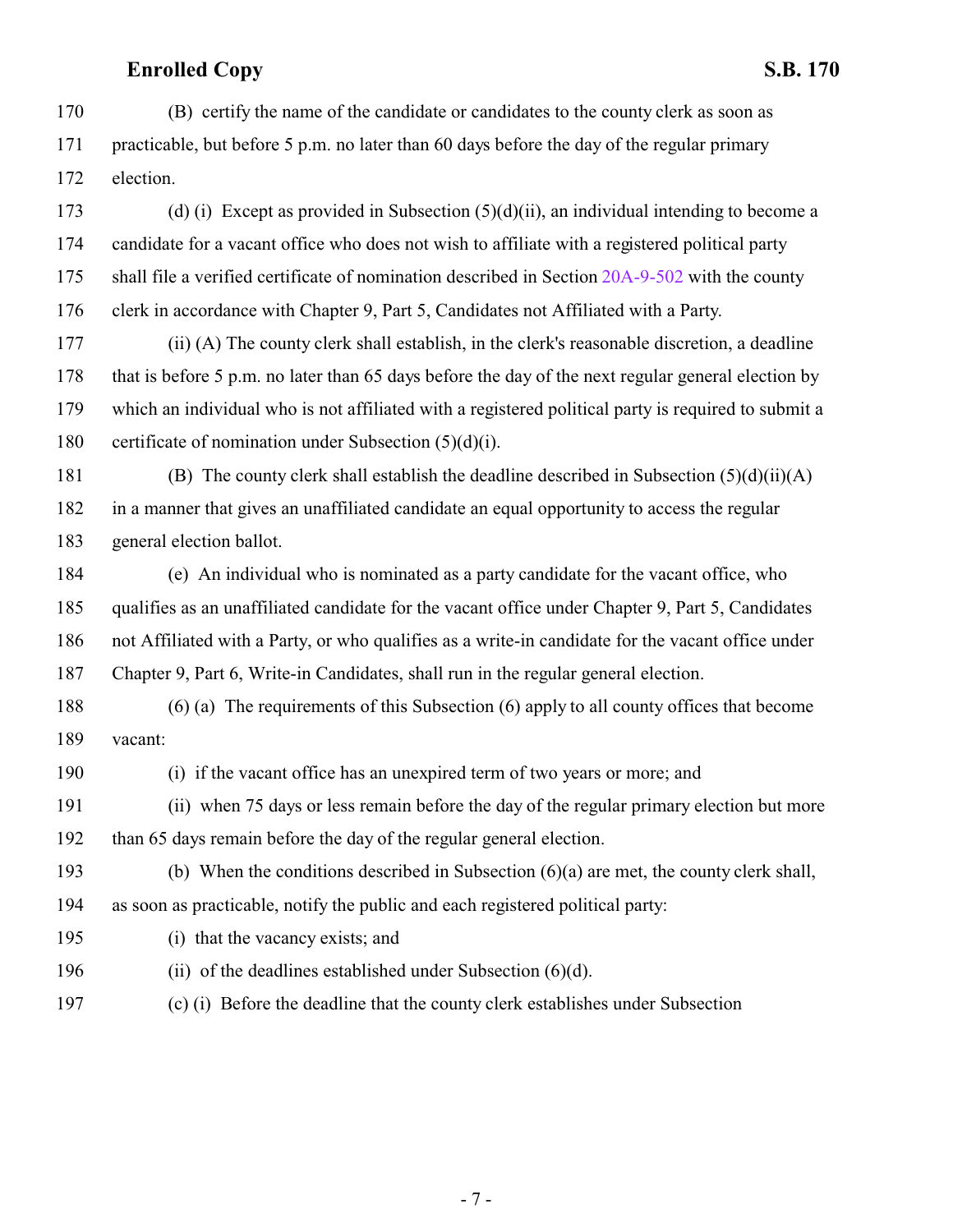(6)(d)(i)(A), the county central committee of each registered political party that wishes to submit a candidate for the office shall certify the name of one candidate to the county clerk for placement on the regular general election ballot. 201 (ii) Before the deadline that the county clerk establishes under Subsection  $(6)(d)(i)(B)$ , a candidate who does not wish to affiliate with a registered political party shall file a verified certificate of nomination described in Section [20A-9-502](#page-31-0) with the county clerk in accordance

with Chapter 9, Part 5, Candidates not Affiliated with a Party.

205 (iii) Before the deadline that the county clerk establishes under Subsection  $(6)(d)(i)(C)$ , a write-in candidate shall submit to the county clerk a declaration of candidacy described in Section [20A-9-601](http://le.utah.gov/UtahCode/SectionLookup.jsp?section=20a-9-601&session=2022GS).

 (d) (i) The county clerk shall establish, in the clerk's reasonable discretion, deadlines that are before 5 p.m. no later than 65 days before the day of the next regular general election by which:

211 (A) a registered political party is required to certify a name under Subsection  $(6)(c)(i)$ ;

 (B) an individual who does not wish to affiliate with a registered political party is 213 required to submit a certificate of nomination under Subsection  $(6)(c)(ii)$ ; and

 (C) a write-in candidate is required to submit a declaration of candidacy under 215 Subsection  $(6)(c)(iii)$ .

216 (ii) The county clerk shall establish deadlines under Subsection  $(6)(d)(i)$  in a manner that gives an unaffiliated candidate or a write-in candidate an equal opportunity to access the regular general election ballot.

 (e) An individual who is certified as a party candidate for the vacant office, who qualifies as an unaffiliated candidate for the vacant office under Chapter 9, Part 5, Candidates not Affiliated with a Party, or who qualifies as a write-in candidate for the vacant office under Chapter 9, Part 6, Write-in Candidates, shall run in the regular general election.

 (7) (a) The requirements of this Subsection (7) apply to all county offices that become vacant:

- 
- (i) if the vacant office has an unexpired term of less than two years; or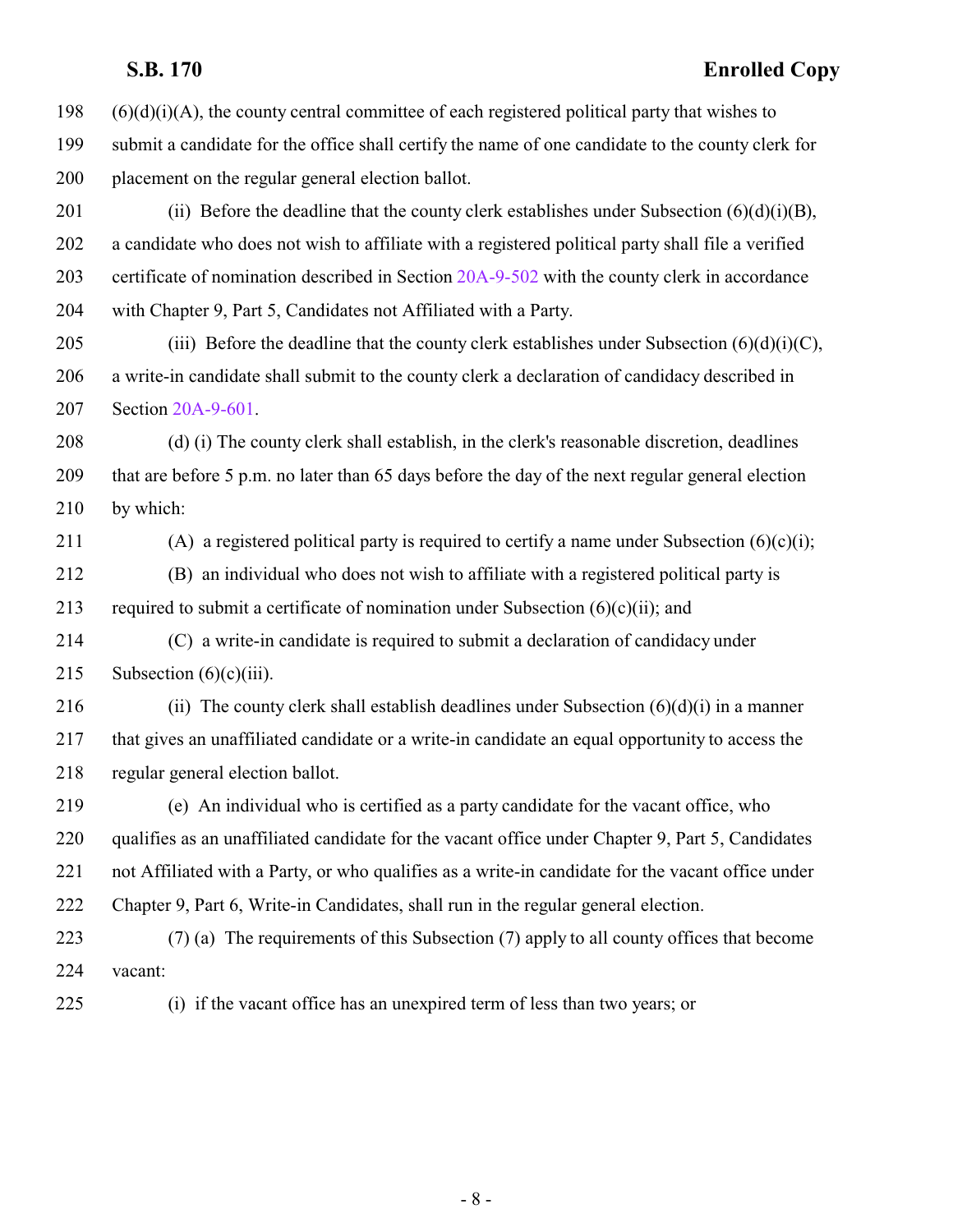(ii) if the vacant office has an unexpired term of two years or more but 65 days or less remain before the day of the next regular general election.

228 (b) (i) When the conditions described in Subsection  $(7)(a)$  are met, the county legislative body shall as soon as practicable, but no later than 10 days after the day on which the vacancy occurs, give notice of the vacancy to the party liaison of the same political party as the prior office holder and invite that party liaison to submit the name of an individual to fill the vacancy.

 (ii) That party liaison shall, before 5 p.m. within 30 days after the day on which the 234 party liaison receives the notice described in Subsection  $(7)(b)(i)$ , or if the party liaison does not receive the notice, before 5 p.m. no later than 40 days after the day on which the vacancy occurs, submit to the county legislative body the name of an individual to fill the vacancy.

 (iii) The county legislative body shall, no later than five days after the day on which a party liaison submits the name of the individual to fill the vacancy, appoint the individual to serve out the unexpired term.

 (c) (i) If the county legislative body fails to appoint an individual to fill the vacancy in accordance with Subsection (7)(b)(iii), the county clerk shall send to the governor a letter that:

 (A) informs the governor that the county legislative body has failed to appoint an individual to fill the vacancy within the statutory time period; and

 (B) contains the name of the individual submitted by the party liaison to fill the vacancy.

 (ii) The governor shall, within 10 days after the day on which the governor receives the 247 letter described in Subsection  $(7)(c)(i)$ , appoint the individual named by the party liaison to fill the vacancy.

 (d) An individual appointed to fill the vacancy under this Subsection (7) shall hold office until a successor is elected and has qualified.

 (8) Except as otherwise provided by law, the county legislative body may appoint replacements to fill all vacancies that occur in those offices filled by appointment of the county legislative body.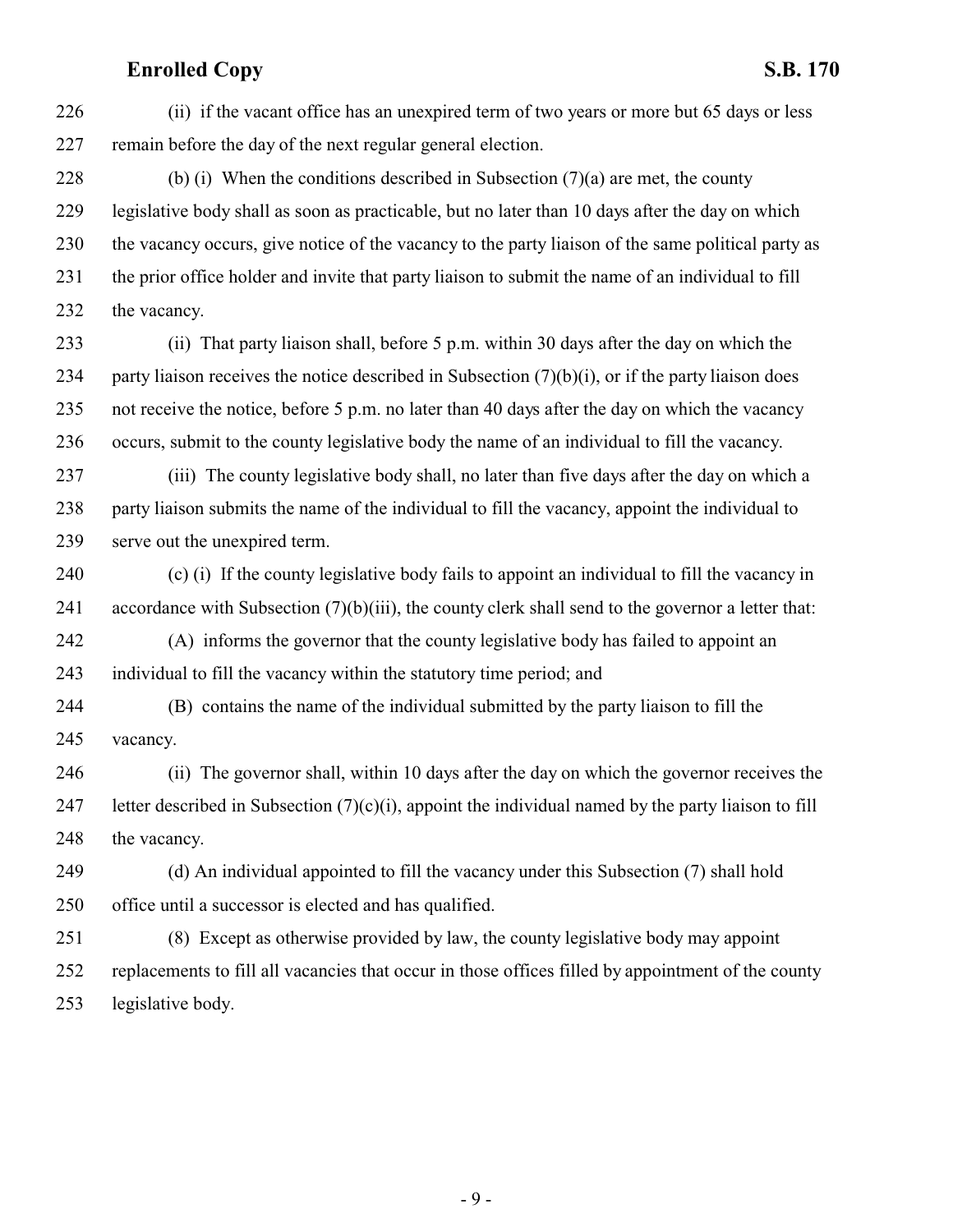<span id="page-9-0"></span>

| 254 | (9) Nothing in this section prohibits a candidate that does not wish to affiliate with a         |
|-----|--------------------------------------------------------------------------------------------------|
| 255 | political party from filing a certificate of nomination for a vacant office within the same time |
| 256 | limits as a candidate that is affiliated with a political party.                                 |
| 257 | $(10)$ (a) Each individual elected under Subsection (4), (5), or (6) to fill a vacancy in a      |
| 258 | county office shall serve for the remainder of the unexpired term of the individual who created  |
| 259 | the vacancy and until a successor is elected and qualified.                                      |
| 260 | (b) Nothing in this section may be construed to contradict or alter the provisions of            |
| 261 | Section 17-16-6.                                                                                 |
| 262 | Section 2. Section 20A-1-509.1 is amended to read:                                               |
| 263 | 20A-1-509.1. Procedure for filling midterm vacancy in county or district with 15                 |
| 264 | or more attorneys.                                                                               |
| 265 | (1) When a vacancy occurs in the office of county or district attorney in a county or            |
| 266 | district having 15 or more attorneys who are licensed active members in good standing with the   |
| 267 | Utah State Bar and registered voters, the vacancy shall be filled as provided in this section.   |
| 268 | $(2)$ (a) The requirements of this Subsection (2) apply when the office of county                |
| 269 | attorney or district attorney becomes vacant and:                                                |
| 270 | (i) the vacant office has an unexpired term of two years or more; and                            |
| 271 | (ii) the vacancy occurs before the [third Thursday in March of the even-numbered year]           |
| 272 | first day of the declaration of candidacy filing period described in Section 20A-9-201.5.        |
| 273 | (b) When the conditions established in Subsection $(2)(a)$ are met, the county clerk shall       |
| 274 | notify the public and each registered political party that the vacancy exists.                   |
| 275 | (c) All persons intending to become candidates for the vacant office shall:                      |
| 276 | (i) file a declaration of candidacy according to the procedures and requirements of              |
| 277 | Chapter 9, Part 2, Candidate Qualifications and Declarations of Candidacy;                       |
| 278 | (ii) if nominated as a party candidate or qualified as an independent or write-in                |
| 279 | candidate under Chapter 9, Candidate Qualifications and Nominating Procedures, run in the        |
| 280 | regular general election; and                                                                    |
| 281 | (iii) if elected, complete the unexpired term of the person who created the vacancy.             |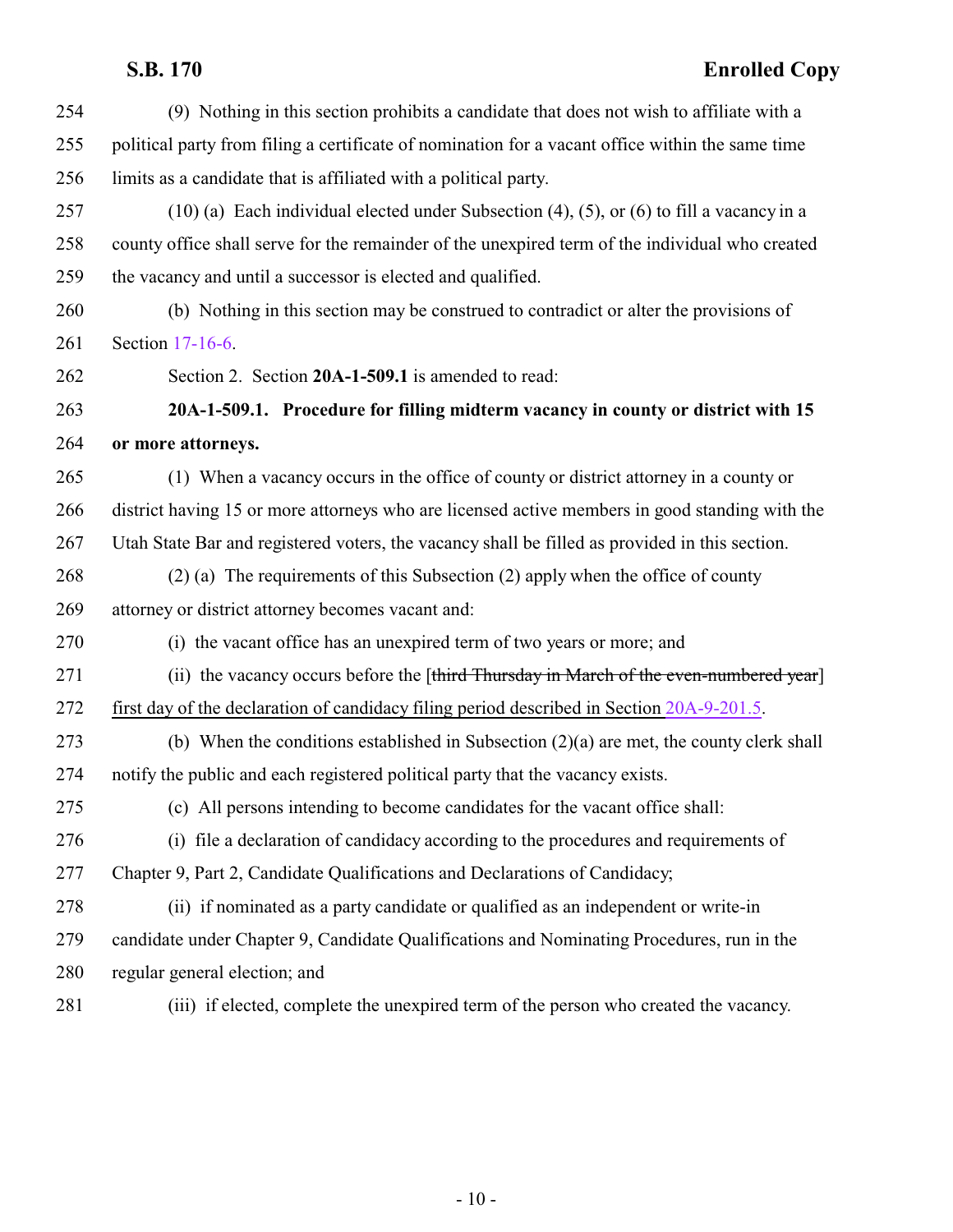| 282 | (d) If the vacancy occurs [after the second Friday in March and before the third                      |
|-----|-------------------------------------------------------------------------------------------------------|
| 283 | Thursday in March, during the declaration of candidacy filing period described in Section             |
| 284 | 20A-9-201.5:                                                                                          |
| 285 | (i) the time for filing a declaration of candidacy under Section 20A-9-202 shall be                   |
| 286 | extended until 5 p.m. seven days after the [county clerk gives notice under Subsection $(2)(b)$ ,     |
| 287 | but no later than 5 p.m. the fourth Thursday in March.] last day of the filing period described in    |
| 288 | Section $20A-9-201.5$ ; and                                                                           |
| 289 | (ii) the county clerk shall notify the public and each registered political party that the            |
| 290 | vacancy exists.                                                                                       |
| 291 | $(3)$ (a) The requirements of this Subsection (3) apply when the office of county                     |
| 292 | attorney or district attorney becomes vacant and:                                                     |
| 293 | (i) the vacant office has an unexpired term of two years or more; and                                 |
| 294 | (ii) the vacancy occurs after the third Thursday in March of the even-numbered year                   |
| 295 | but more than 75 days before the regular primary election.                                            |
| 296 | (b) When the conditions established in Subsection $(3)(a)$ are met, the county clerk                  |
| 297 | shall:                                                                                                |
| 298 | (i) notify the public and each registered political party that the vacancy exists; and                |
| 299 | (ii) identify the date and time by which a person interested in becoming a candidate                  |
| 300 | shall file a declaration of candidacy.                                                                |
| 301 | (c) All persons intending to become candidates for the vacant office shall:                           |
| 302 | (i) before 5 p.m. within five days after the day on which the county clerk gives the                  |
| 303 | notice described in Subsection $(3)(b)(i)$ , file a declaration of candidacy for the vacant office as |
| 304 | required by Chapter 9, Part 2, Candidate Qualifications and Declarations of Candidacy; and            |
| 305 | (ii) if elected, complete the unexpired term of the person who created the vacancy.                   |
| 306 | (d) The county central committee of each party shall:                                                 |
| 307 | (i) select a candidate or candidates from among those qualified candidates who have                   |
| 308 | filed declarations of candidacy; and                                                                  |
| 309 | (ii) certify the name of the candidate or candidates to the county clerk:                             |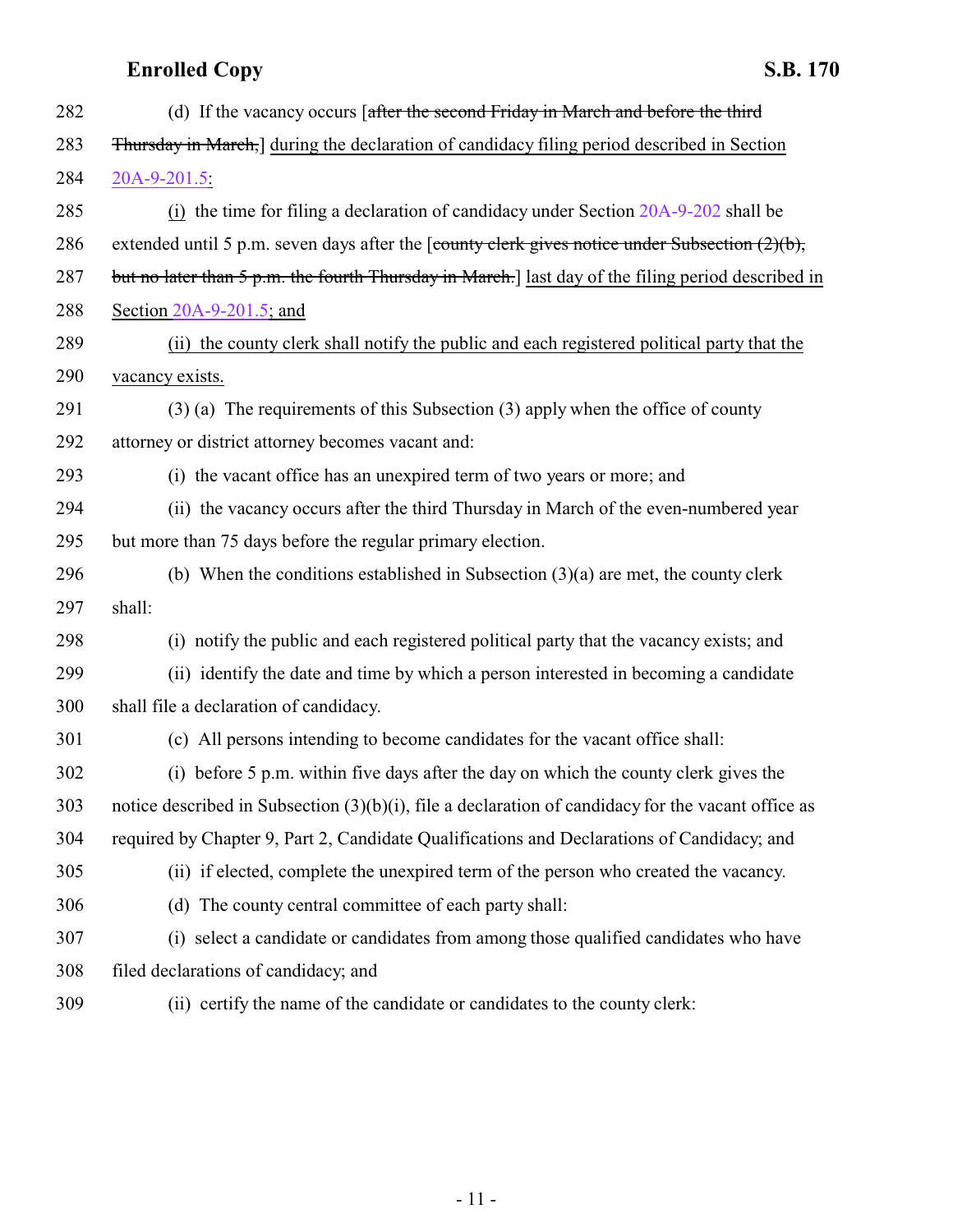| 310 | (A) before 5 p.m. no later than 60 days before the day of the regular primary election;            |
|-----|----------------------------------------------------------------------------------------------------|
| 311 | <b>or</b>                                                                                          |
| 312 | (B) electronically, before midnight no later than 60 days before the day of the regular            |
| 313 | primary election.                                                                                  |
| 314 | $(4)$ (a) The requirements of this Subsection (4) apply when the office of county                  |
| 315 | attorney or district attorney becomes vacant and:                                                  |
| 316 | (i) the vacant office has an unexpired term of two years or more; and                              |
| 317 | (ii) 75 days or less remain before the regular primary election but more than 65 days              |
| 318 | remain before the regular general election.                                                        |
| 319 | (b) When the conditions established in Subsection $(4)(a)$ are met, the county central             |
| 320 | committees of each registered political party that wish to submit a candidate for the office       |
| 321 | shall, not later than five days after the day on which the vacancy occurs, certify the name of one |
| 322 | candidate to the county clerk for placement on the regular general election ballot.                |
| 323 | (c) The candidate elected shall complete the unexpired term of the person who created              |
| 324 | the vacancy.                                                                                       |
| 325 | $(5)$ (a) The requirements of this Subsection $(5)$ apply when the office of county                |
| 326 | attorney or district attorney becomes vacant and:                                                  |
| 327 | (i) the vacant office has an unexpired term of less than two years; or                             |
| 328 | (ii) the vacant office has an unexpired term of two years or more but 65 days or less              |
| 329 | remain before the next regular general election.                                                   |
| 330 | (b) When the conditions established in Subsection $(5)(a)$ are met, the county legislative         |
| 331 | body shall give notice of the vacancy to the county central committee of the same political        |
| 332 | party of the prior officeholder and invite that committee to submit the names of three nominees    |
| 333 | to fill the vacancy.                                                                               |
| 334 | (c) That county central committee shall, within 30 days after the day on which the                 |
| 335 | county legislative body gives the notice described in Subsection $(5)(b)$ , submit to the county   |
| 336 | legislative body the names of three nominees to fill the vacancy.                                  |
| 337 | (d) The county legislative body shall, within 45 days after the vacancy occurs, appoint            |
|     |                                                                                                    |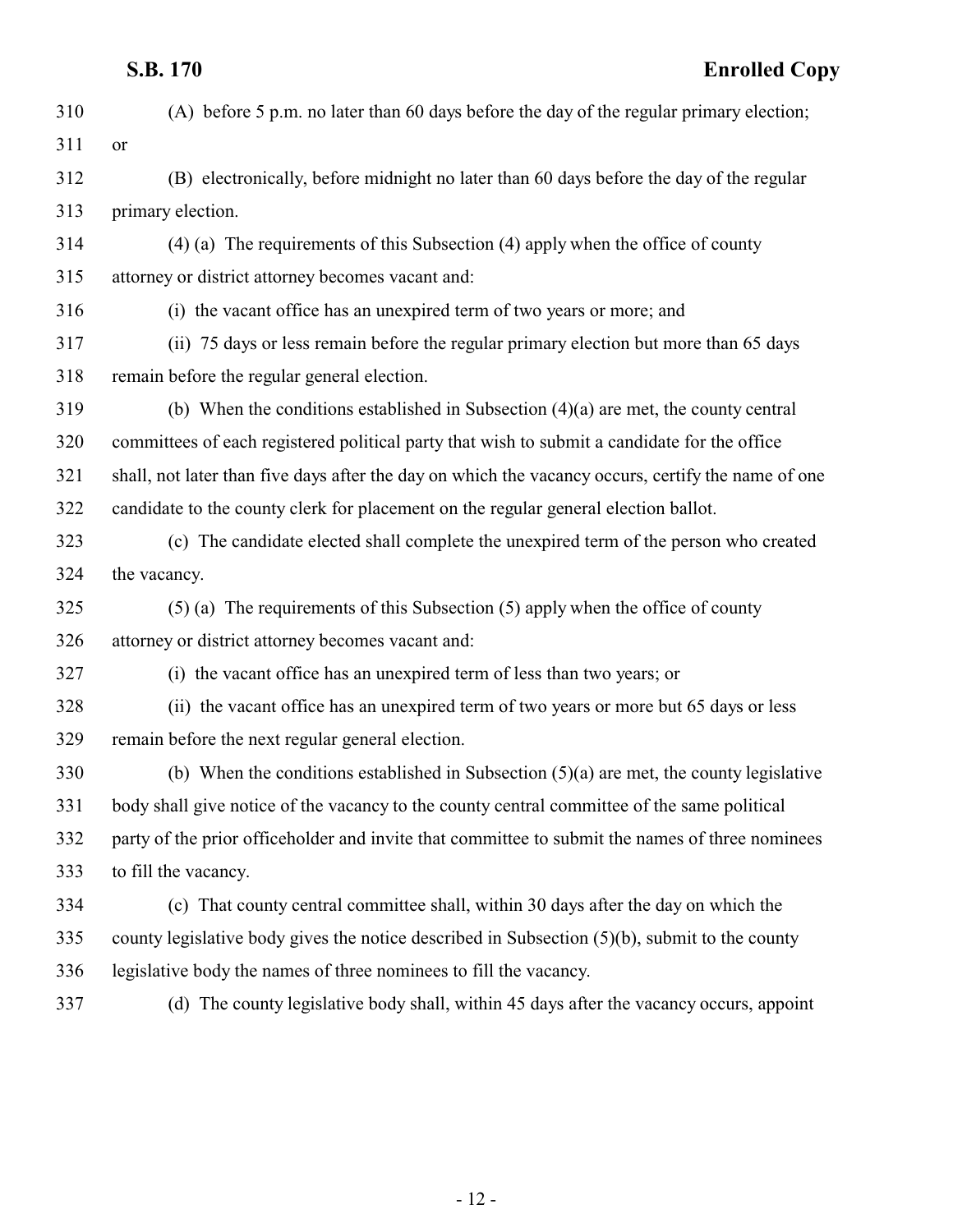<span id="page-12-1"></span><span id="page-12-0"></span>

| 338 | one of those nominees to serve out the unexpired term.                                           |
|-----|--------------------------------------------------------------------------------------------------|
| 339 | (e) If the county legislative body fails to appoint a person to fill the vacancy within 45       |
| 340 | days, the county clerk shall send to the governor a letter that:                                 |
| 341 | (i) informs the governor that the county legislative body has failed to appoint a person         |
| 342 | to fill the vacancy within the statutory time period; and                                        |
| 343 | (ii) contains the list of nominees submitted by the party central committee.                     |
| 344 | (f) The governor shall appoint a person to fill the vacancy from that list of nominees           |
| 345 | within 30 days after receipt of the letter.                                                      |
| 346 | (g) A person appointed to fill the vacancy under this Subsection (5) shall complete the          |
| 347 | unexpired term of the person who created the vacancy.                                            |
| 348 | (6) Nothing in this section prevents or prohibits independent candidates from filing a           |
| 349 | declaration of candidacy for the office within the required time limits.                         |
| 350 | Section 3. Section 20A-8-402.5 is amended to read:                                               |
| 351 | 20A-8-402.5. Notification of political convention dates.                                         |
| 352 | (1) Before 5 p.m. no later than [February $15$ of each even-numbered] the first Monday           |
| 353 | of October of each odd-numbered year, a registered political party shall notify the lieutenant   |
| 354 | governor of the dates of each political convention that will be held by the registered political |
| 355 | party [that] the following year.                                                                 |
| 356 | (2) If, after providing the notice described in Subsection (1), a registered political party     |
| 357 | changes the date of a political convention, the registered political party shall notify the      |
| 358 | lieutenant governor of the change before 5 p.m. no later than one business day after the day on  |
| 359 | which the registered political party makes the change.                                           |
| 360 | Section 4. Section 20A-9-101 is amended to read:                                                 |
| 361 | 20A-9-101. Definitions.                                                                          |
| 362 | As used in this chapter:                                                                         |
| 363 | (1) (a) "Candidates for elective office" means persons who file a declaration of                 |
| 364 | candidacy under Section 20A-9-202 to run in a regular general election for a federal office,     |
| 365 | constitutional office, multicounty office, or county office.                                     |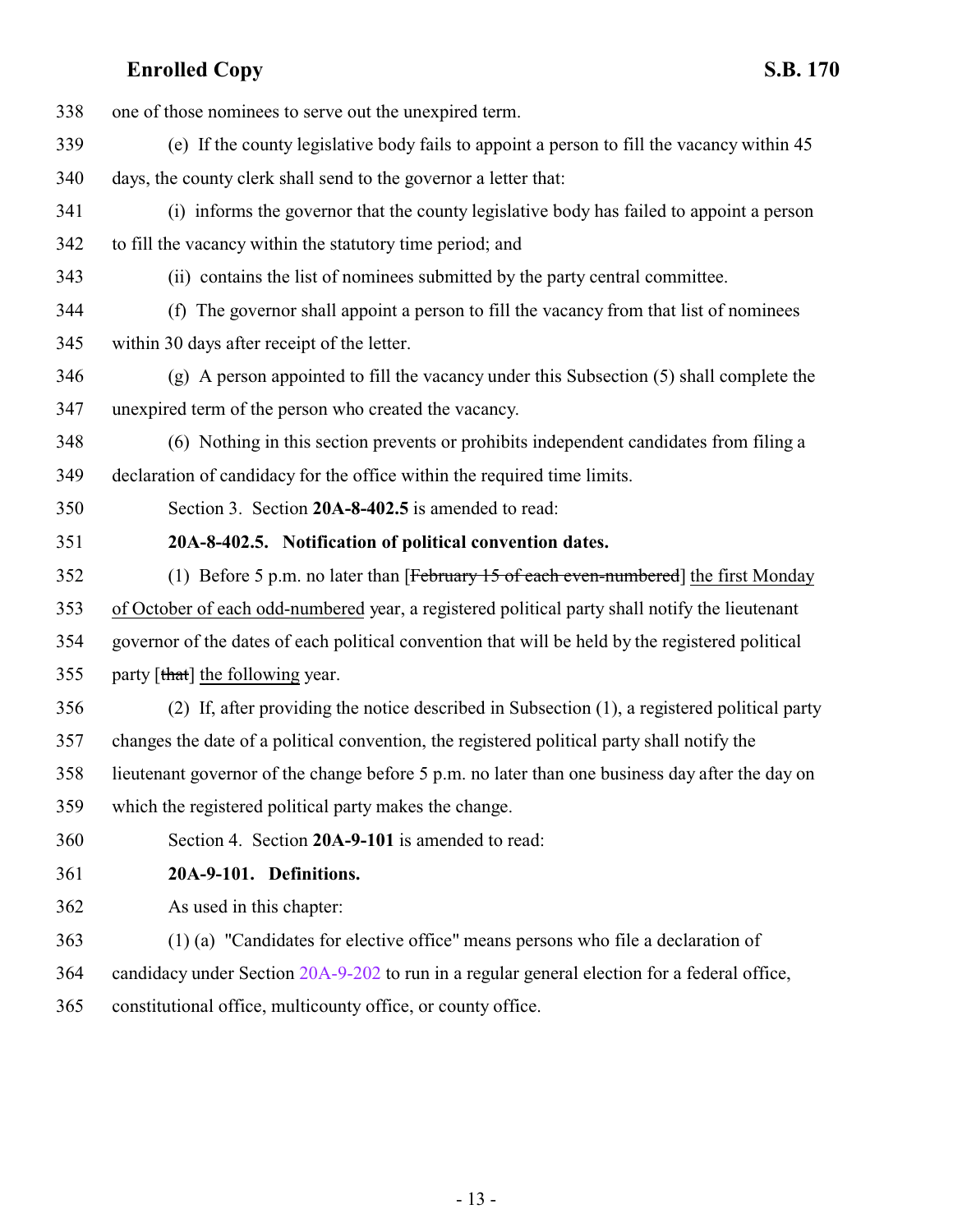| 366 | (b) "Candidates for elective office" does not mean candidates for:                            |
|-----|-----------------------------------------------------------------------------------------------|
| 367 | (i) justice or judge of court of record or not of record;                                     |
| 368 | (ii) presidential elector;                                                                    |
| 369 | (iii) any political party offices; and                                                        |
| 370 | (iv) municipal or local district offices.                                                     |
| 371 | (2) "Constitutional office" means the state offices of governor, lieutenant governor,         |
| 372 | attorney general, state auditor, and state treasurer.                                         |
| 373 | (3) "Continuing political party" means the same as that term is defined in Section            |
| 374 | 20A-8-101.                                                                                    |
| 375 | (4) (a) "County office" means an elective office where the officeholder is selected by        |
| 376 | voters entirely within one county.                                                            |
| 377 | (b) "County office" does not mean:                                                            |
| 378 | (i) the office of justice or judge of any court of record or not of record;                   |
| 379 | (ii) the office of presidential elector;                                                      |
| 380 | (iii) any political party offices;                                                            |
| 381 | (iv) any municipal or local district offices; and                                             |
| 382 | (v) the office of United States Senator and United States Representative.                     |
| 383 | (5) "Federal office" means an elective office for United States Senator and United            |
| 384 | States Representative.                                                                        |
| 385 | (6) "Filing officer" means:                                                                   |
| 386 | (a) the lieutenant governor, for:                                                             |
| 387 | (i) the office of United States Senator and United States Representative; and                 |
| 388 | (ii) all constitutional offices;                                                              |
| 389 | (b) for the office of a state senator or state representative, the lieutenant governor or the |
| 390 | applicable clerk described in Subsection $(6)(c)$ or $(d)$ ;                                  |
| 391 | (c) the county clerk, for county offices and local school district offices;                   |
| 392 | (d) the county clerk in the filer's county of residence, for multicounty offices;             |
| 393 | (e) the city or town clerk, for municipal offices; or                                         |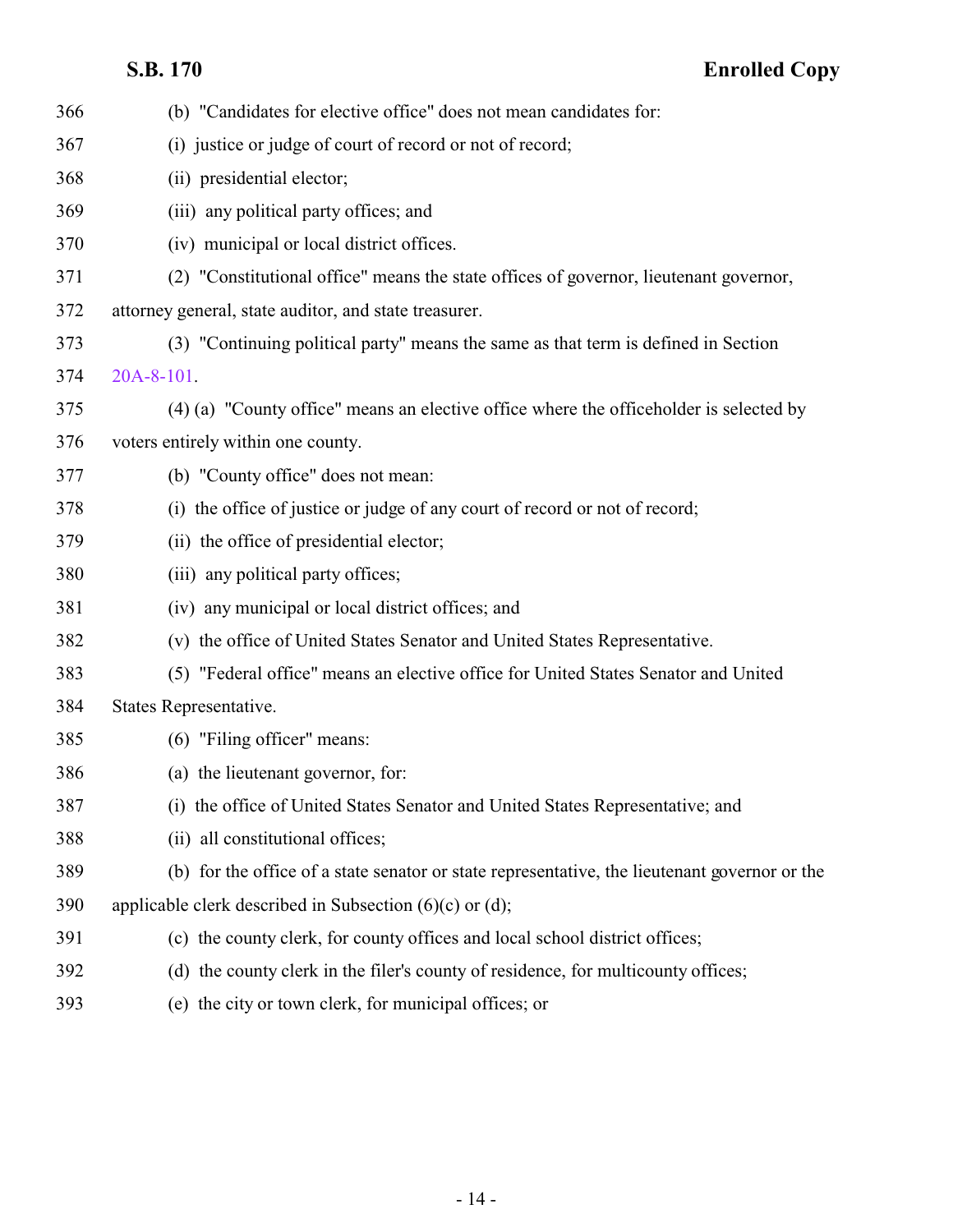| 394 | (f) the local district clerk, for local district offices.                                             |
|-----|-------------------------------------------------------------------------------------------------------|
| 395 | (7) "Local district office" means an elected office in a local district.                              |
| 396 | (8) "Local government office" includes county offices, municipal offices, and local                   |
| 397 | district offices and other elective offices selected by the voters from a political division entirely |
| 398 | within one county.                                                                                    |
| 399 | (9) (a) "Multicounty office" means an elective office where the officeholder is selected              |
| 400 | by the voters from more than one county.                                                              |
| 401 | (b) "Multicounty office" does not mean:                                                               |
| 402 | (i) a county office;                                                                                  |
| 403 | (ii) a federal office;                                                                                |
| 404 | (iii) the office of justice or judge of any court of record or not of record;                         |
| 405 | (iv) the office of presidential elector;                                                              |
| 406 | (v) any political party offices; or                                                                   |
| 407 | (vi) any municipal or local district offices.                                                         |
| 408 | (10) "Municipal office" means an elective office in a municipality.                                   |
| 409 | $(11)$ (a) "Political division" means a geographic unit from which an officeholder is                 |
| 410 | elected and that an officeholder represents.                                                          |
| 411 | (b) "Political division" includes a county, a city, a town, a local district, a school                |
| 412 | district, a legislative district, and a county prosecution district.                                  |
| 413 | (12) "Qualified political party" means a registered political party that:                             |
| 414 | (a) (i) permits a delegate for the registered political party to vote on a candidate                  |
| 415 | nomination in the registered political party's convention remotely; or                                |
| 416 | (ii) provides a procedure for designating an alternate delegate if a delegate is not                  |
| 417 | present at the registered political party's convention;                                               |
| 418 | (b) does not hold the registered political party's convention before the fourth Saturday              |
| 419 | in March of an even-numbered year;                                                                    |
| 420 | (c) permits a member of the registered political party to seek the registered political               |
| 421 | party's nomination for any elective office by the member choosing to seek the nomination by           |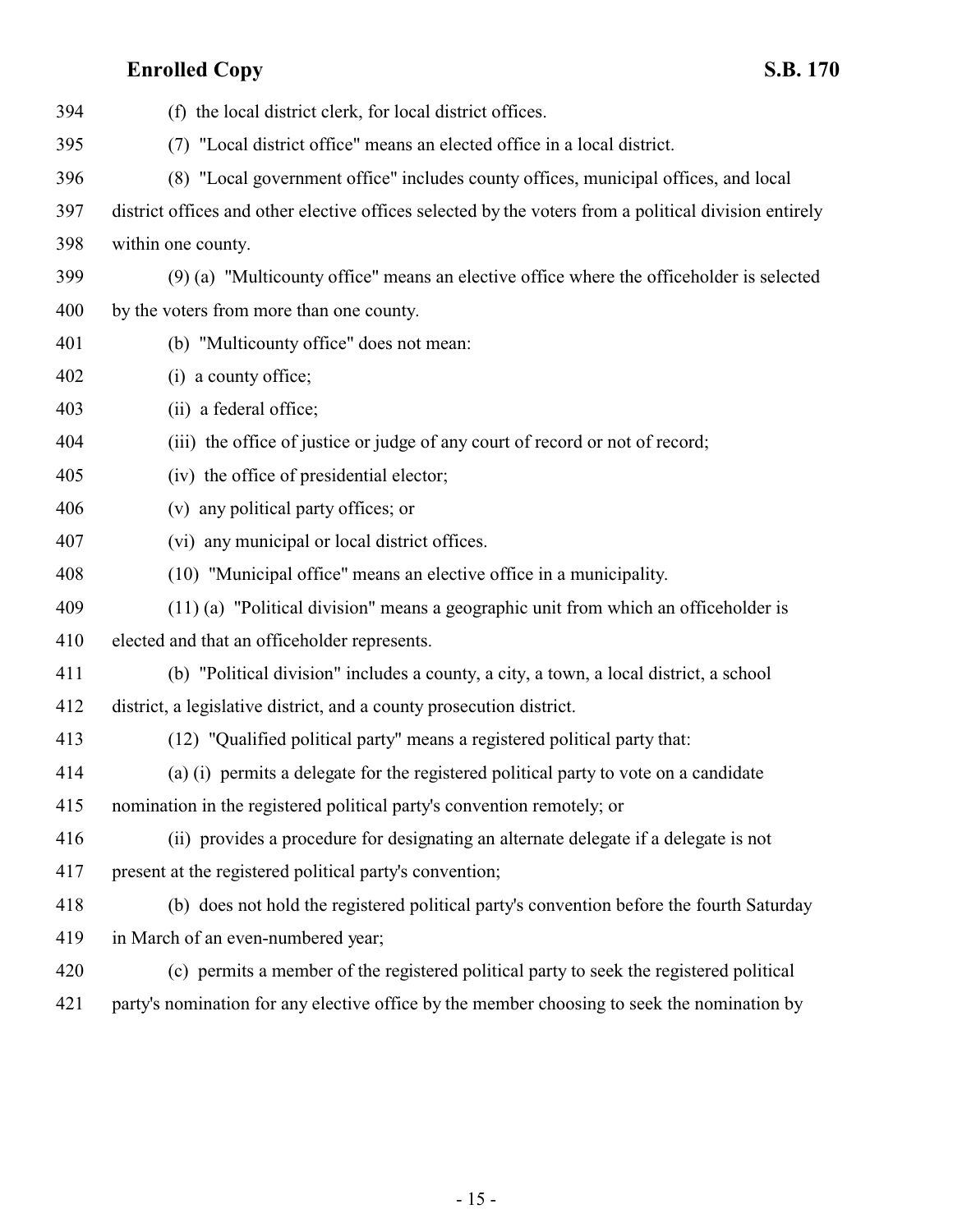<span id="page-15-0"></span>

| 422 | either or both of the following methods:                                                                  |
|-----|-----------------------------------------------------------------------------------------------------------|
| 423 | (i) seeking the nomination through the registered political party's convention process,                   |
| 424 | in accordance with the provisions of Section 20A-9-407; or                                                |
| 425 | (ii) seeking the nomination by collecting signatures, in accordance with the provisions                   |
| 426 | of Section 20A-9-408; and                                                                                 |
| 427 | (d) (i) if the registered political party is a continuing political party, no later than $5 \text{ p.m.}$ |
| 428 | on $[September 30]$ the first Monday of October of an odd-numbered year, certifies to the                 |
| 429 | lieutenant governor that, for the election in the following year, the registered political party          |
| 430 | intends to nominate the registered political party's candidates in accordance with the provisions         |
| 431 | of Section $20A-9-406$ ; or                                                                               |
| 432 | (ii) if the registered political party is not a continuing political party, certifies at the              |
| 433 | time that the registered political party files the petition described in Section 20A-8-103 that, for      |
| 434 | the next election, the registered political party intends to nominate the registered political            |
| 435 | party's candidates in accordance with the provisions of Section 20A-9-406.                                |
| 436 | Section 5. Section 20A-9-201 is amended to read:                                                          |
| 437 | 20A-9-201. Declarations of candidacy -- Candidacy for more than one office or of                          |
| 438 | more than one political party prohibited with exceptions -- General filing and form                       |
|     |                                                                                                           |
| 439 | requirements -- Affidavit of impecuniosity.                                                               |
| 440 | (1) Before filing a declaration of candidacy for election to any office, an individual                    |
| 441 | shall:                                                                                                    |
| 442 | (a) be a United States citizen;                                                                           |
| 443 | (b) meet the legal requirements of that office; and                                                       |
| 444 | (c) if seeking a registered political party's nomination as a candidate for elective office,              |
| 445 | state:                                                                                                    |
| 446 | (i) the registered political party of which the individual is a member; or                                |
| 447 | (ii) that the individual is not a member of a registered political party.                                 |
| 448 | $(2)$ (a) Except as provided in Subsection $(2)(b)$ , an individual may not:                              |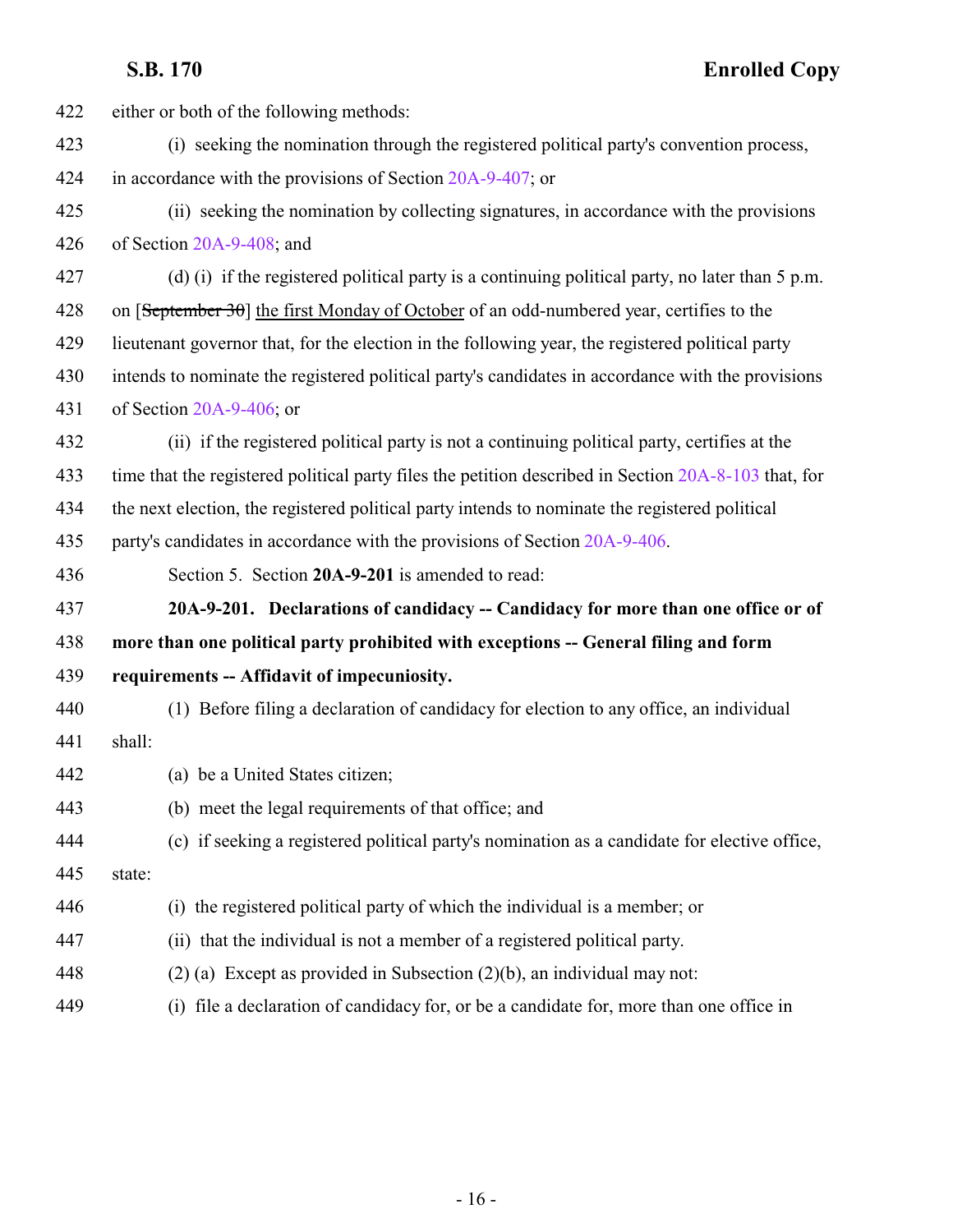Utah during any election year;

(ii) appear on the ballot as the candidate of more than one political party; or

 (iii) file a declaration of candidacy for a registered political party of which the individual is not a member, except to the extent that the registered political party permits otherwise in the registered political party's bylaws.

(b) (i) An individual may file a declaration of candidacy for, or be a candidate for,

president or vice president of the United States and another office, if the individual resigns the

 individual's candidacy for the other office after the individual is officially nominated for president or vice president of the United States.

 (ii) An individual may file a declaration of candidacy for, or be a candidate for, more than one justice court judge office.

 (iii) An individual may file a declaration of candidacy for lieutenant governor even if the individual filed a declaration of candidacy for another office in the same election year if the individual withdraws as a candidate for the other office in accordance with Subsection [20A-9-202](http://le.utah.gov/UtahCode/SectionLookup.jsp?section=20a-9-202&session=2022GS)(6) before filing the declaration of candidacy for lieutenant governor.

 (3) (a) Except for a candidate for president or vice president of the United States, before the filing officer may accept any declaration of candidacy, the filing officer shall:

 (i) read to the individual the constitutional and statutory qualification requirements for 468 the office that the individual is seeking;

 (ii) require the individual to state whether the individual meets the requirements described in Subsection (3)(a)(i);

 (iii) if the declaration of candidacy is for a county office, inform the individual that an individual who holds a county elected office may not, at the same time, hold a municipal elected office; and

 (iv) if the declaration of candidacy is for a legislative office, inform the individual that Utah Constitution, Article VI, Section 6, prohibits a person who holds a public office of profit or trust, under authority of the United States or Utah, from being a member of the Legislature. (b) Before accepting a declaration of candidacy for the office of county attorney, the

- 17 -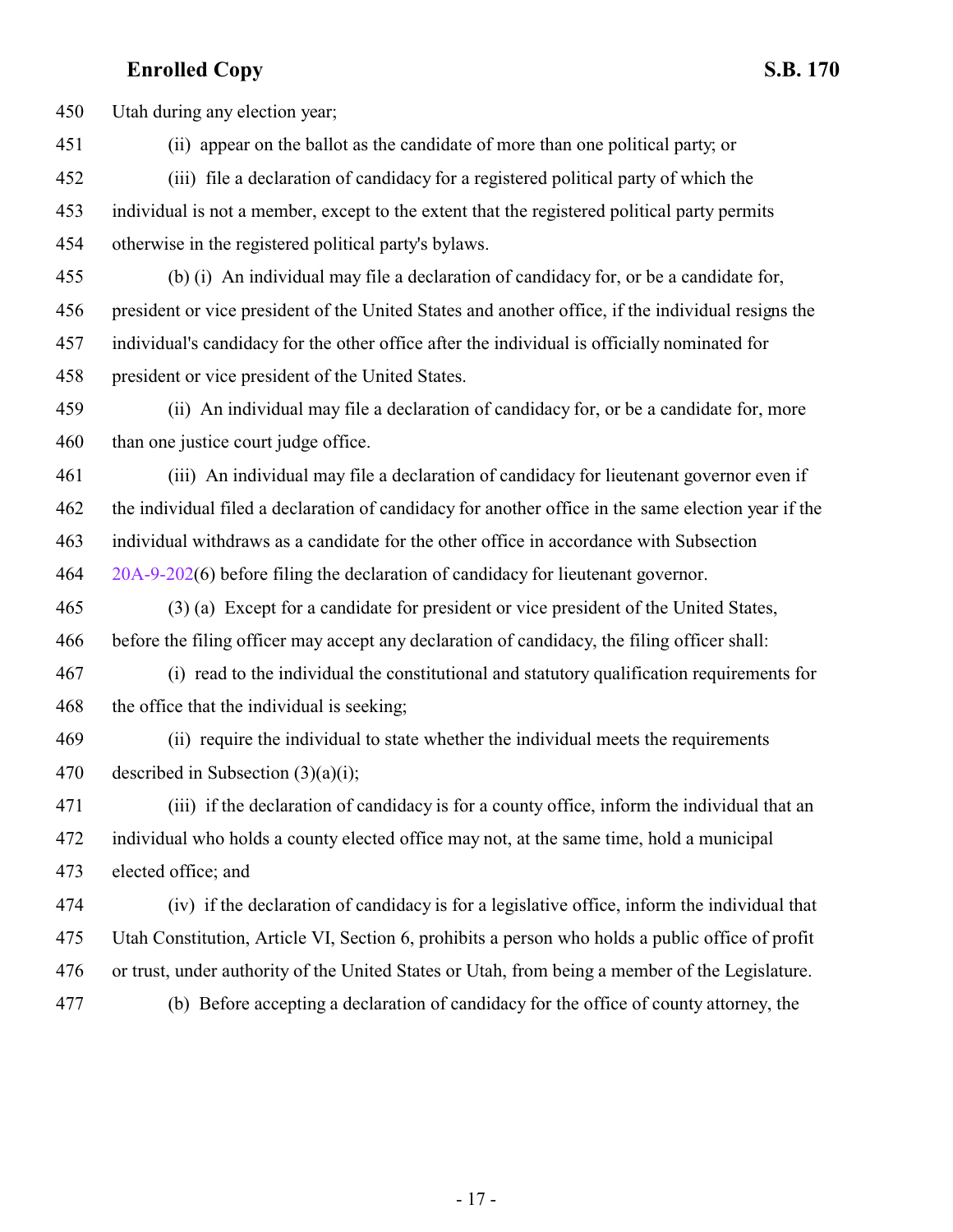county clerk shall ensure that the individual filing that declaration of candidacy is:

(i) a United States citizen;

 (ii) an attorney licensed to practice law in the state who is an active member in good standing of the Utah State Bar;

 (iii) a registered voter in the county in which the individual is seeking office; and (iv) a current resident of the county in which the individual is seeking office and either has been a resident of that county for at least one year before the date of the election or was appointed and is currently serving as county attorney and became a resident of the county within 30 days after appointment to the office.

 (c) Before accepting a declaration of candidacy for the office of district attorney, the county clerk shall ensure that, as of the date of the election, the individual filing that declaration of candidacy is:

(i) a United States citizen;

 (ii) an attorney licensed to practice law in the state who is an active member in good standing of the Utah State Bar;

 (iii) a registered voter in the prosecution district in which the individual is seeking office; and

 (iv) a current resident of the prosecution district in which the individual is seeking 496 office and either will have been a resident of that prosecution district for at least one year  $[a\mathbf{s}]$  of before the date of the election or was appointed and is currently serving as district attorney and became a resident of the prosecution district within 30 days after receiving appointment to the office.

 (d) Before accepting a declaration of candidacy for the office of county sheriff, the county clerk shall ensure that the individual filing the declaration:

(i) is a United States citizen;

(ii) is a registered voter in the county in which the individual seeks office;

(iii) (A) has successfully met the standards and training requirements established for

law enforcement officers under Title 53, Chapter 6, Part 2, Peace Officer Training and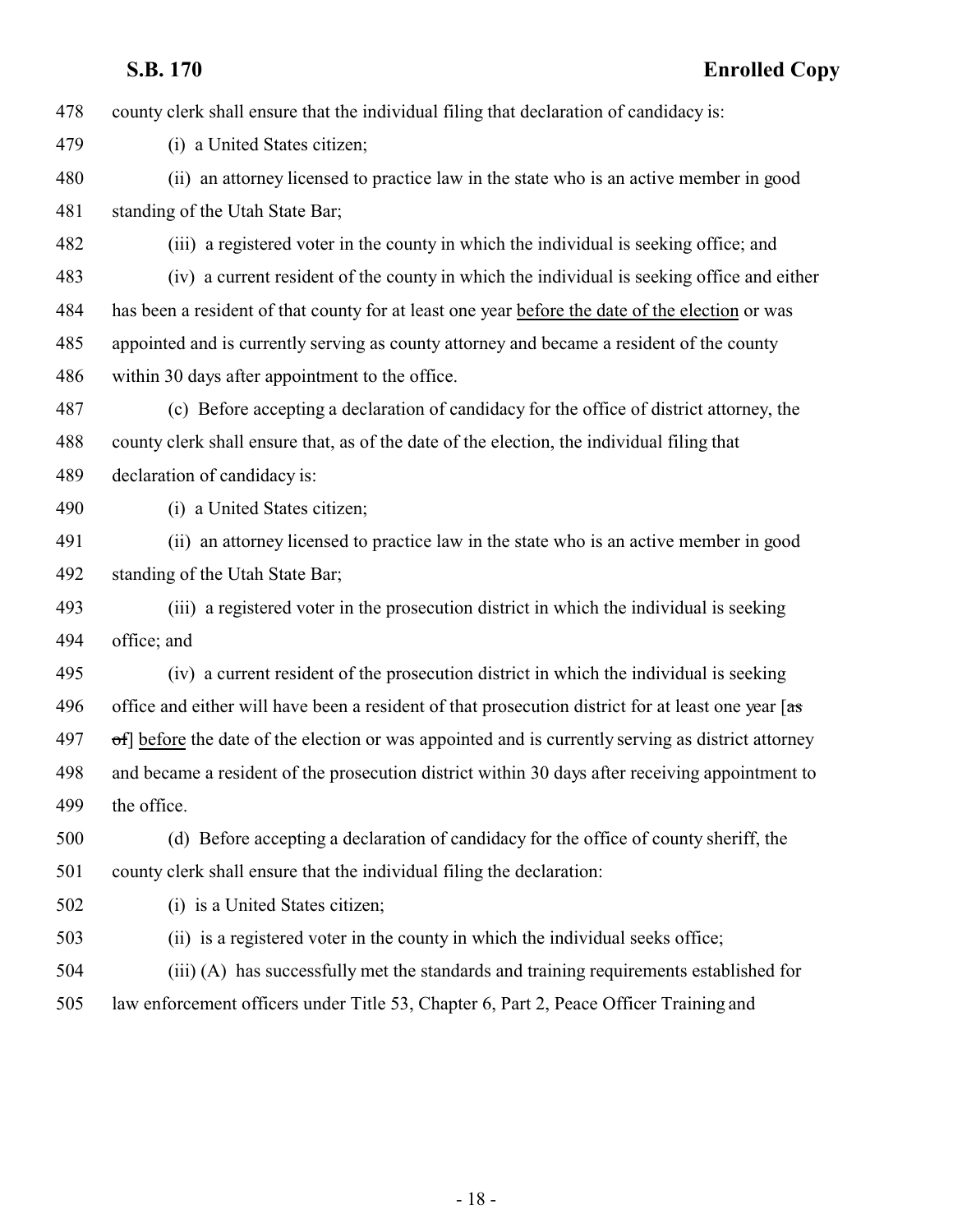Certification Act; or (B) has met the waiver requirements in Section [53-6-206](http://le.utah.gov/UtahCode/SectionLookup.jsp?section=53-6-206&session=2022GS); (iv) is qualified to be certified as a law enforcement officer, as defined in Section [53-13-103](http://le.utah.gov/UtahCode/SectionLookup.jsp?section=53-13-103&session=2022GS); and 510 (v)  $\left[ \frac{a}{b} \right]$  before the date of the election, will have been a resident of the county in which the individual seeks office for at least one year. (e) Before accepting a declaration of candidacy for the office of governor, lieutenant governor, state auditor, state treasurer, attorney general, state legislator, or State Board of Education member, the filing officer shall ensure that the individual filing the declaration of candidacy also makes the conflict of interest disclosure described in Section [20A-11-1603](http://le.utah.gov/UtahCode/SectionLookup.jsp?section=20a-11-1603&session=2022GS). (4) If an individual who files a declaration of candidacy does not meet the qualification requirements for the office the individual is seeking, the filing officer may not accept the individual's declaration of candidacy. (5) If an individual who files a declaration of candidacy meets the requirements described in Subsection (3), the filing officer shall: (a) inform the individual that: (i) the individual's name will appear on the ballot as the individual's name is written on the individual's declaration of candidacy; (ii) the individual may be required to comply with state or local campaign finance disclosure laws; and (iii) the individual is required to file a financial statement before the individual's political convention under: (A) Section [20A-11-204](http://le.utah.gov/UtahCode/SectionLookup.jsp?section=20a-11-204&session=2022GS) for a candidate for constitutional office; (B) Section [20A-11-303](http://le.utah.gov/UtahCode/SectionLookup.jsp?section=20a-11-303&session=2022GS) for a candidate for the Legislature; or (C) local campaign finance disclosure laws, if applicable; (b) except for a presidential candidate, provide the individual with a copy of the current campaign financial disclosure laws for the office the individual is seeking and inform the individual that failure to comply will result in disqualification as a candidate and removal of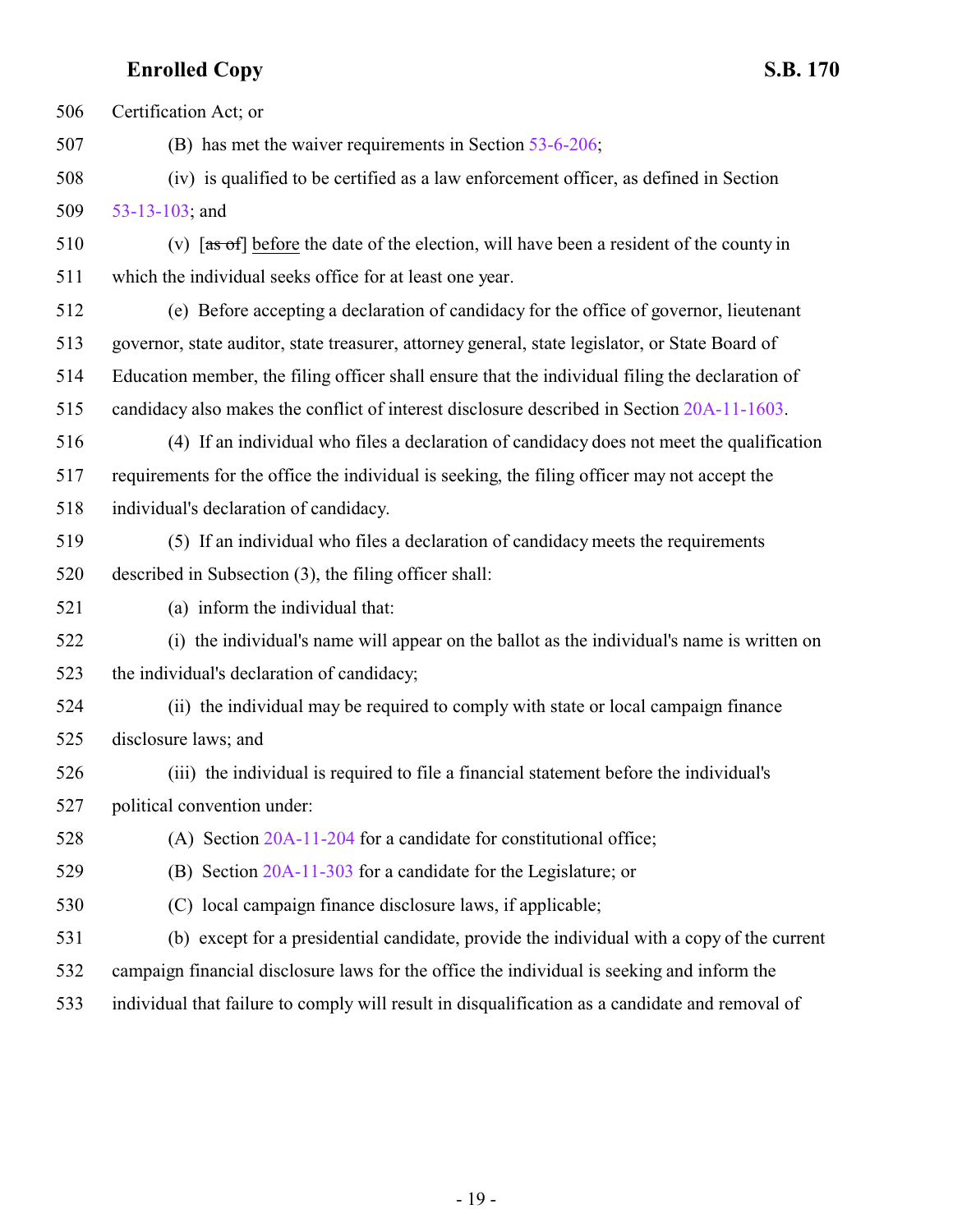| 534 | the individual's name from the ballot;                                                             |
|-----|----------------------------------------------------------------------------------------------------|
| 535 | (c) provide the individual with a copy of Section 20A-7-801 regarding the Statewide                |
| 536 | Electronic Voter Information Website Program and inform the individual of the submission           |
| 537 | deadline under Subsection $20A-7-801(4)(a)$ ;                                                      |
| 538 | (d) provide the candidate with a copy of the pledge of fair campaign practices                     |
| 539 | described under Section 20A-9-206 and inform the candidate that:                                   |
| 540 | (i) signing the pledge is voluntary; and                                                           |
| 541 | (ii) signed pledges shall be filed with the filing officer;                                        |
| 542 | (e) accept the individual's declaration of candidacy; and                                          |
| 543 | (f) if the individual has filed for a partisan office, provide a certified copy of the             |
| 544 | declaration of candidacy to the chair of the county or state political party of which the          |
| 545 | individual is a member.                                                                            |
| 546 | (6) If the candidate elects to sign the pledge of fair campaign practices, the filing              |
| 547 | officer shall:                                                                                     |
| 548 | (a) accept the candidate's pledge; and                                                             |
| 549 | (b) if the candidate has filed for a partisan office, provide a certified copy of the              |
| 550 | candidate's pledge to the chair of the county or state political party of which the candidate is a |
| 551 | member.                                                                                            |
| 552 | (7) (a) Except for a candidate for president or vice president of the United States, the           |
| 553 | form of the declaration of candidacy shall:                                                        |
| 554 | (i) be substantially as follows:                                                                   |
| 555 | "State of Utah, County of                                                                          |
| 556 | I, ______________, declare my candidacy for the office of ____, seeking the                        |
| 557 | nomination of the party. I do solemnly swear, under penalty of perjury, that: I will               |
| 558 | meet the qualifications to hold the office, both legally and constitutionally, if selected; I      |
| 559 | reside at ______________ in the City or Town of _____, Utah, Zip Code _____ Phone No.              |
| 560 | ; I will not knowingly violate any law governing campaigns and elections; if filing                |
| 561 | via a designated agent, I will be out of the state of Utah during the entire candidate             |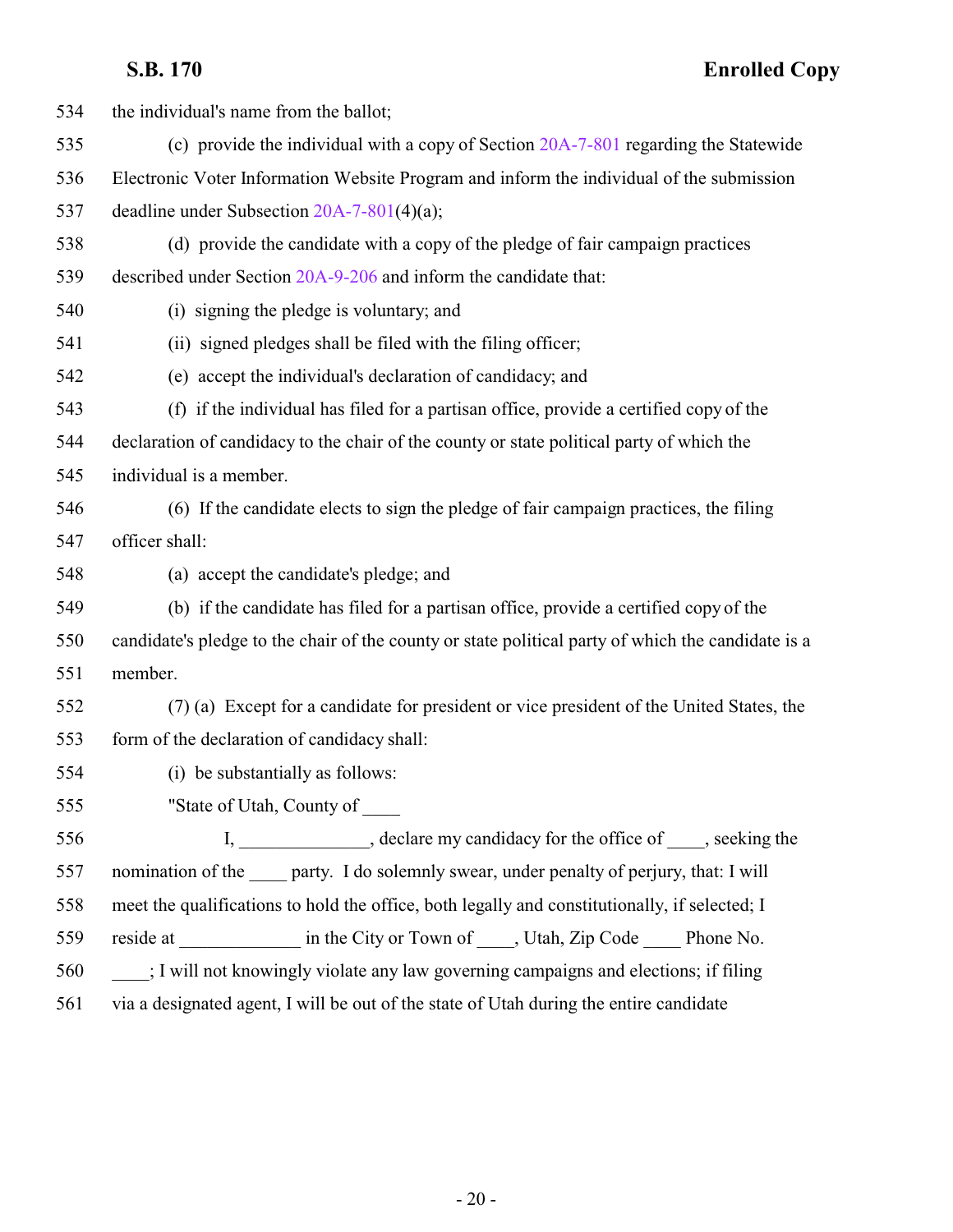| 562 | filing period; I will file all campaign financial disclosure reports as required by law; and I                                |
|-----|-------------------------------------------------------------------------------------------------------------------------------|
| 563 | understand that failure to do so will result in my disqualification as a candidate for this office                            |
| 564 | and removal of my name from the ballot. The mailing address that I designate for receiving                                    |
| 565 | official election notices is _________________________________.                                                               |
| 566 | <u> 1989 - Johann John Stone, mars et al. 1989 - John Stone, mars et al. 1989 - John Stone, mars et al. 1989 - John Stone</u> |
| 567 | Subscribed and sworn before me this __________(month\day\year).                                                               |
| 568 | Notary Public (or other officer qualified to administer oath)."; and                                                          |
| 569 | (ii) require the candidate to state, in the sworn statement described in Subsection                                           |
| 570 | $(7)(a)(i)$ :                                                                                                                 |
| 571 | (A) the registered political party of which the candidate is a member; or                                                     |
| 572 | (B) that the candidate is not a member of a registered political party.                                                       |
| 573 | (b) An agent designated under Subsection $20A-9-202(1)(c)$ to file a declaration of                                           |
| 574 | candidacy may not sign the form described in Subsection $(7)(a)$ or Section $20A-9-408.5$ .                                   |
| 575 | (8) (a) Except for a candidate for president or vice president of the United States, the                                      |
| 576 | fee for filing a declaration of candidacy is:                                                                                 |
| 577 | (i) \$50 for candidates for the local school district board; and                                                              |
| 578 | (ii) \$50 plus 1/8 of 1% of the total salary for the full term of office legally paid to the                                  |
| 579 | person holding the office for all other federal, state, and county offices.                                                   |
| 580 | (b) Except for presidential candidates, the filing officer shall refund the filing fee to                                     |
| 581 | any candidate:                                                                                                                |
| 582 | (i) who is disqualified; or                                                                                                   |
| 583 | (ii) who the filing officer determines has filed improperly.                                                                  |
| 584 | (c) (i) The county clerk shall immediately pay to the county treasurer all fees received                                      |
| 585 | from candidates.                                                                                                              |
| 586 | (ii) The lieutenant governor shall:                                                                                           |
| 587 | (A) apportion to and pay to the county treasurers of the various counties all fees                                            |
| 588 | received for filing of nomination certificates or acceptances; and                                                            |
| 589 | (B) ensure that each county receives that proportion of the total amount paid to the                                          |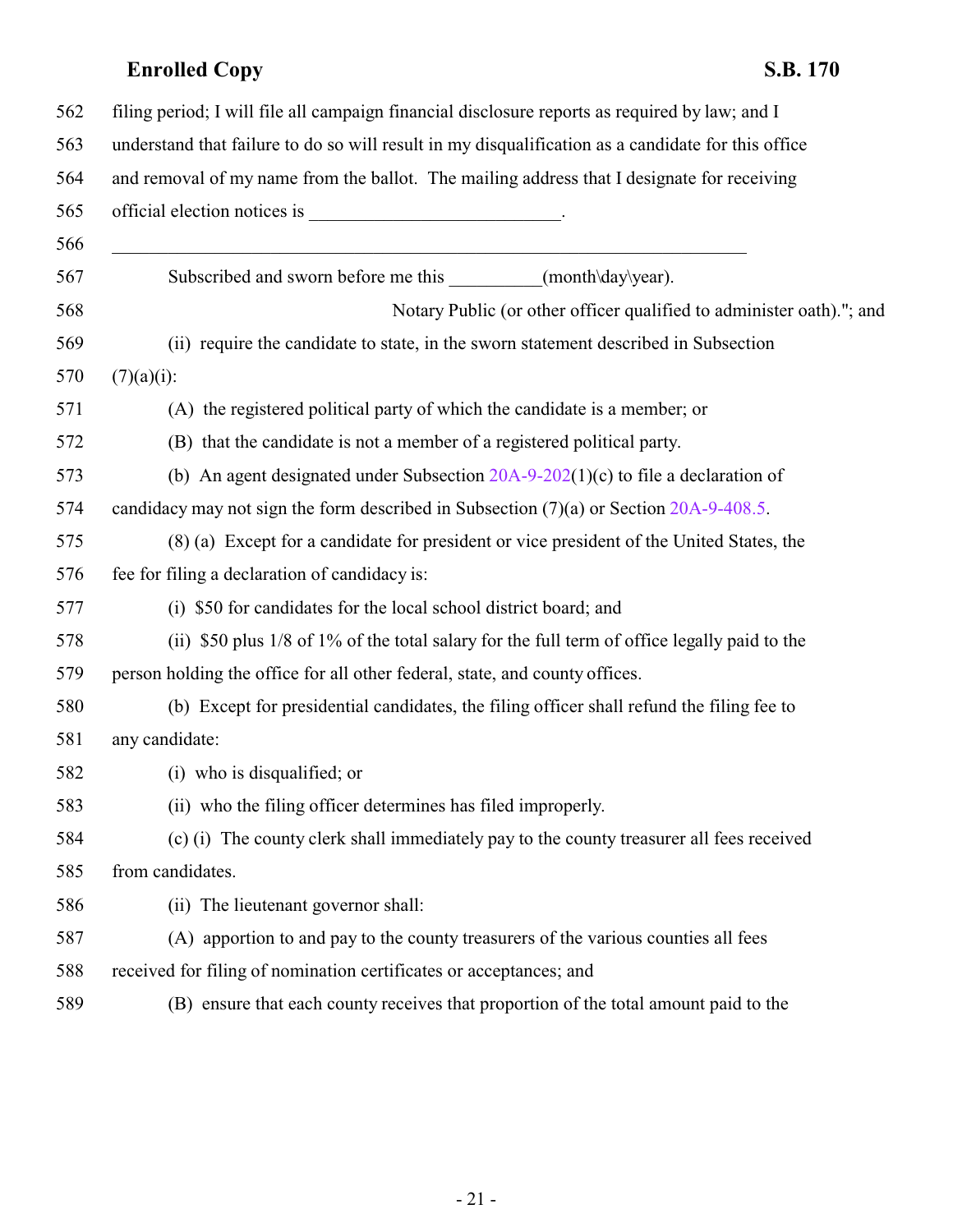| 590 | lieutenant governor from the congressional district that the total vote of that county for all         |
|-----|--------------------------------------------------------------------------------------------------------|
| 591 | candidates for representative in Congress bears to the total vote of all counties within the           |
| 592 | congressional district for all candidates for representative in Congress.                              |
| 593 | (d) (i) A person who is unable to pay the filing fee may file a declaration of candidacy               |
| 594 | without payment of the filing fee upon a prima facie showing of impecuniosity as evidenced by          |
| 595 | an affidavit of impecuniosity filed with the filing officer and, if requested by the filing officer,   |
| 596 | a financial statement filed at the time the affidavit is submitted.                                    |
| 597 | (ii) A person who is able to pay the filing fee may not claim impecuniosity.                           |
| 598 | (iii) (A) False statements made on an affidavit of impecuniosity or a financial                        |
| 599 | statement filed under this section shall be subject to the criminal penalties provided under           |
| 600 | Sections 76-8-503 and 76-8-504 and any other applicable criminal provision.                            |
| 601 | (B) Conviction of a criminal offense under Subsection $(8)(d)(iii)(A)$ shall be                        |
| 602 | considered an offense under this title for the purposes of assessing the penalties provided in         |
| 603 | Subsection 20A-1-609(2).                                                                               |
| 604 | (iv) The filing officer shall ensure that the affidavit of impecuniosity is printed in                 |
| 605 | substantially the following form:                                                                      |
| 606 | "Affidavit of Impecuniosity                                                                            |
| 607 | <b>Individual Name</b>                                                                                 |
| 608 |                                                                                                        |
| 609 | Phone Number                                                                                           |
| 610 | <u> 1989 - Johann Barbara, martxa al</u><br>(name), do solemnly [swear] [affirm], under penalty of law |
| 611 | for false statements, that, owing to my poverty, I am unable to pay the filing fee required by         |
| 612 | law.                                                                                                   |
| 613 |                                                                                                        |
| 614 | Affiant                                                                                                |
| 615 | Subscribed and sworn to before me on _____________(month\day\year)                                     |
| 616 |                                                                                                        |
| 617 | (signature)                                                                                            |
|     |                                                                                                        |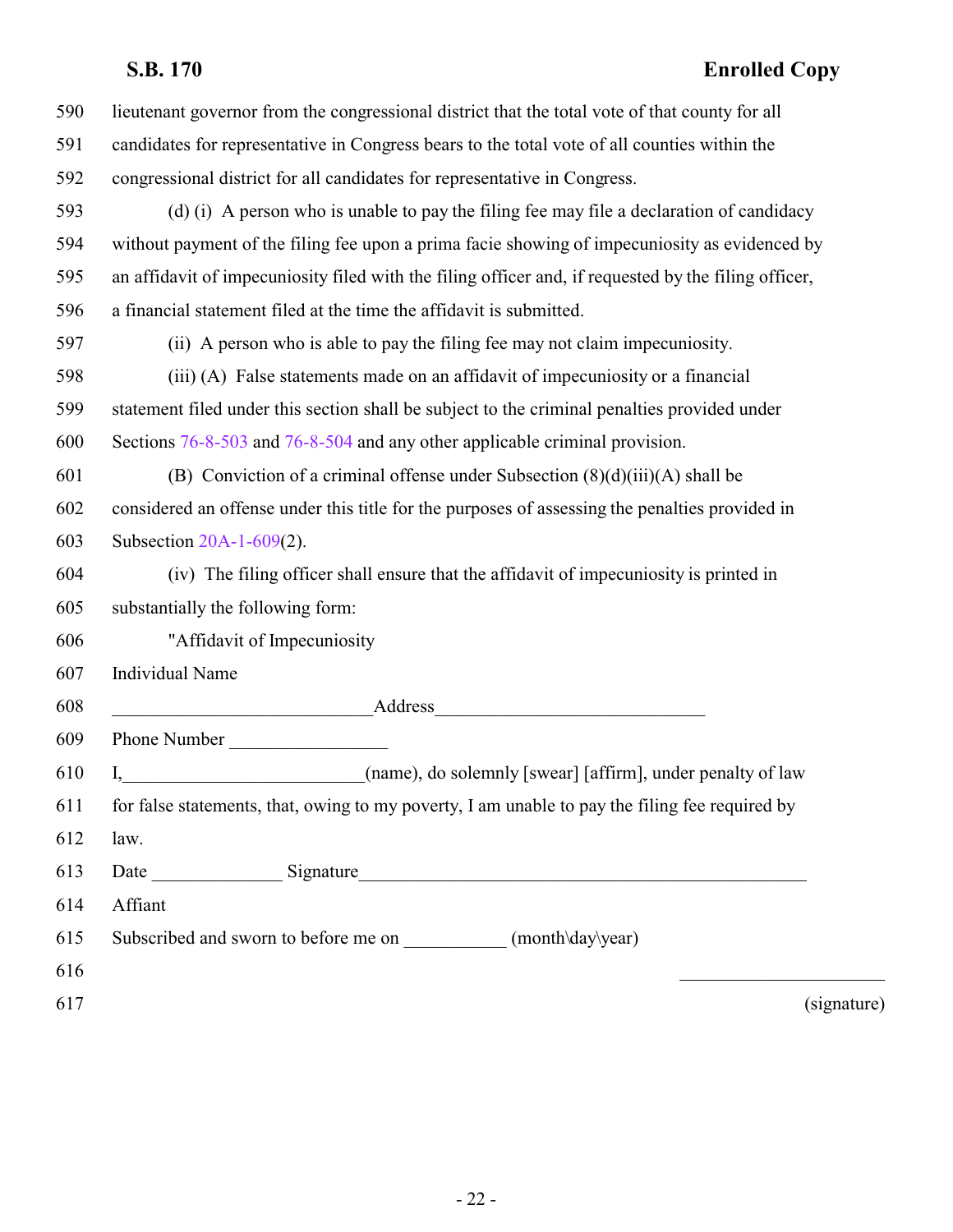| 618 | $^{\prime\prime}$<br>Name and Title of Officer Authorized to Administer Oath                         |
|-----|------------------------------------------------------------------------------------------------------|
| 619 | (v) The filing officer shall provide to a person who requests an affidavit of                        |
| 620 | impecuniosity a statement printed in substantially the following form, which may be included         |
| 621 | on the affidavit of impecuniosity:                                                                   |
| 622 | "Filing a false statement is a criminal offense. In accordance with Section 20A-1-609, a             |
| 623 | candidate who is found guilty of filing a false statement, in addition to being subject to criminal  |
| 624 | penalties, will be removed from the ballot."                                                         |
| 625 | (vi) The filing officer may request that a person who makes a claim of impecuniosity                 |
| 626 | under this Subsection $(8)(d)$ file a financial statement on a form prepared by the election         |
| 627 | official.                                                                                            |
| 628 | (9) An individual who fails to file a declaration of candidacy or certificate of                     |
| 629 | nomination within the time provided in this chapter is ineligible for nomination to office.          |
| 630 | (10) A declaration of candidacy filed under this section may not be amended or                       |
| 631 | modified after the final date established for filing a declaration of candidacy.                     |
| 632 | Section 6. Section 20A-9-201.5 is enacted to read:                                                   |
| 633 | 20A-9-201.5. Declaration of candidacy filing period for a qualified political party.                 |
| 634 | In 2022, for a qualified political party, the filing period to file a declaration of<br>(1)          |
| 635 | candidacy for an elective office that is to be filled at the next regular general election begins at |
| 636 | 8 a.m. on February 28, 2022, and ends at 5 p.m. on March 4, 2022.                                    |
| 637 | (2) Beginning on January 1, 2024, for a qualified political party, the filing period to file         |
| 638 | a declaration of candidacy for an elective office that is to be filled at the next regular general   |
| 639 | election:                                                                                            |
| 640 | (a) begins the later of:                                                                             |
| 641 | January 2 of the year in which the next regular general election is held; or<br>(i)                  |
| 642 | (ii) if January 2 is on a weekend, the first business day after January 2; and                       |
| 643 | (b) ends at 5 p.m. on the fourth business day after the day on which the filing period               |
| 644 | begins.                                                                                              |

<span id="page-22-1"></span><span id="page-22-0"></span>Section 7. Section **20A-9-406** is amended to read: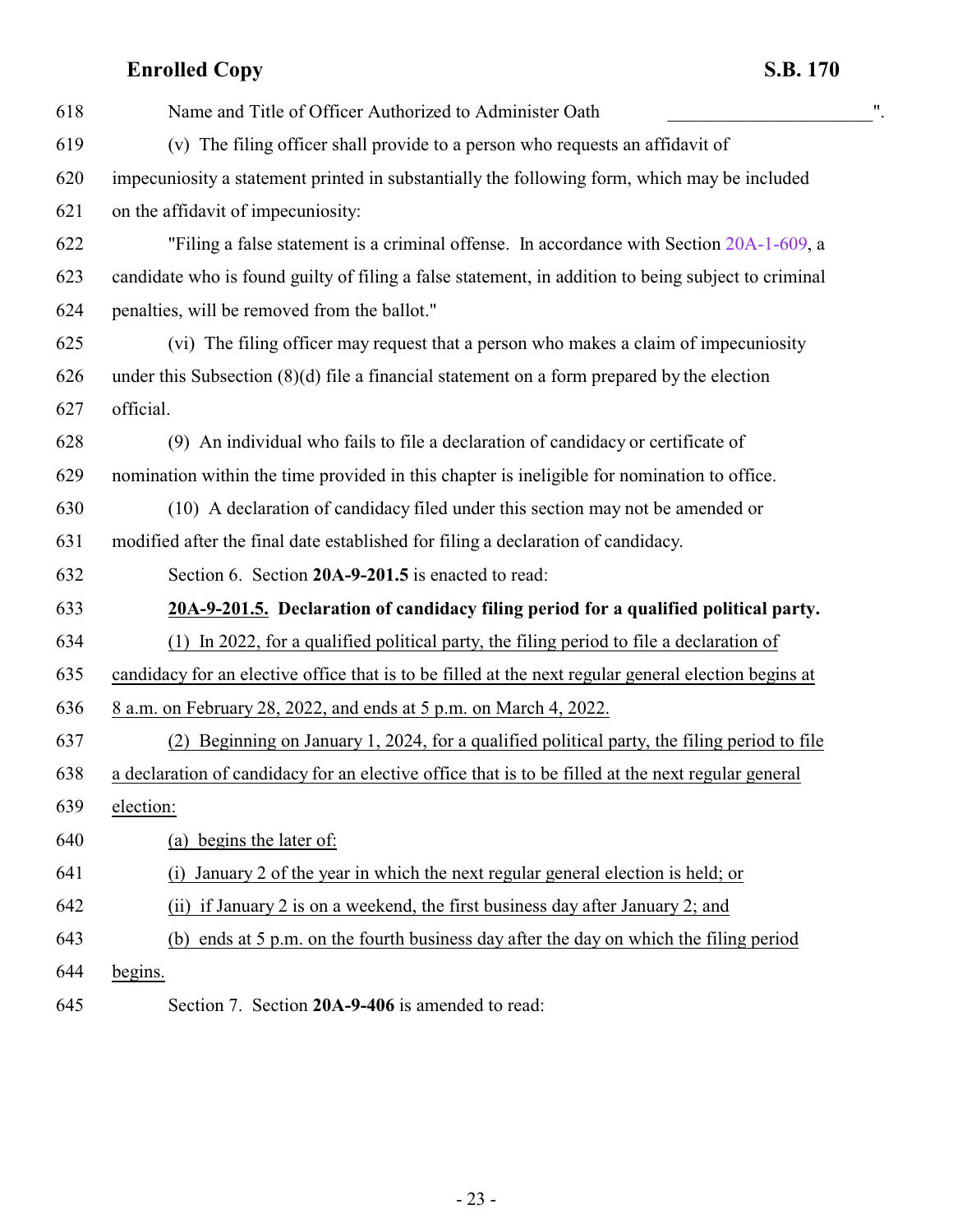| 646 | 20A-9-406. Qualified political party -- Requirements and exemptions.                                   |
|-----|--------------------------------------------------------------------------------------------------------|
| 647 | The following provisions apply to a qualified political party:                                         |
| 648 | (1) the qualified political party shall, no later than 5 p.m. on $\sqrt{\text{November 30}}$ the first |
| 649 | Monday of October of each odd-numbered year, certify to the lieutenant governor the identity           |
| 650 | of one or more registered political parties whose members may vote for the qualified political         |
| 651 | party's candidates and whether unaffiliated voters may vote for the qualified political party's        |
| 652 | candidates;                                                                                            |
| 653 | (2) the following provisions do not apply to a nomination for the qualified political                  |
| 654 | party:                                                                                                 |
| 655 | (a) Subsections $20A-9-403(1)$ through $(3)(b)$ and $(3)(d)$ through $(4)(a)$ ;                        |
| 656 | (b) Subsection $20A-9-403(5)(c)$ ; and                                                                 |
| 657 | (c) Section $20A-9-405$ ;                                                                              |
| 658 | (3) an individual may only seek the nomination of the qualified political party by using               |
| 659 | a method described in Section 20A-9-407, Section 20A-9-408, or both;                                   |
| 660 | (4) the qualified political party shall comply with the provisions of Sections                         |
| 661 | 20A-9-407, 20A-9-408, and 20A-9-409;                                                                   |
| 662 | (5) notwithstanding Subsection $20A-6-301(1)(a)$ , (1)(e), or (2)(a), each election officer            |
| 663 | shall ensure that a ballot described in Section 20A-6-301 includes each individual nominated           |
| 664 | by a qualified political party:                                                                        |
| 665 | (a) under the qualified political party's name, if any; or                                             |
| 666 | (b) under the title of the qualified registered political party as designated by the                   |
| 667 | qualified political party in the certification described in Subsection (1), or, if none is             |
| 668 | designated, then under some suitable title;                                                            |
| 669 | (6) notwithstanding Subsection $20A-6-302(1)(a)$ , each election officer shall ensure, for             |
| 670 | ballots in regular general elections, that each candidate who is nominated by the qualified            |
| 671 | political party is listed by party;                                                                    |
| 672 | (7) notwithstanding Subsection $20A-6-304(1)(e)$ , each election officer shall ensure that             |
| 673 | the party designation of each candidate who is nominated by the qualified political party is           |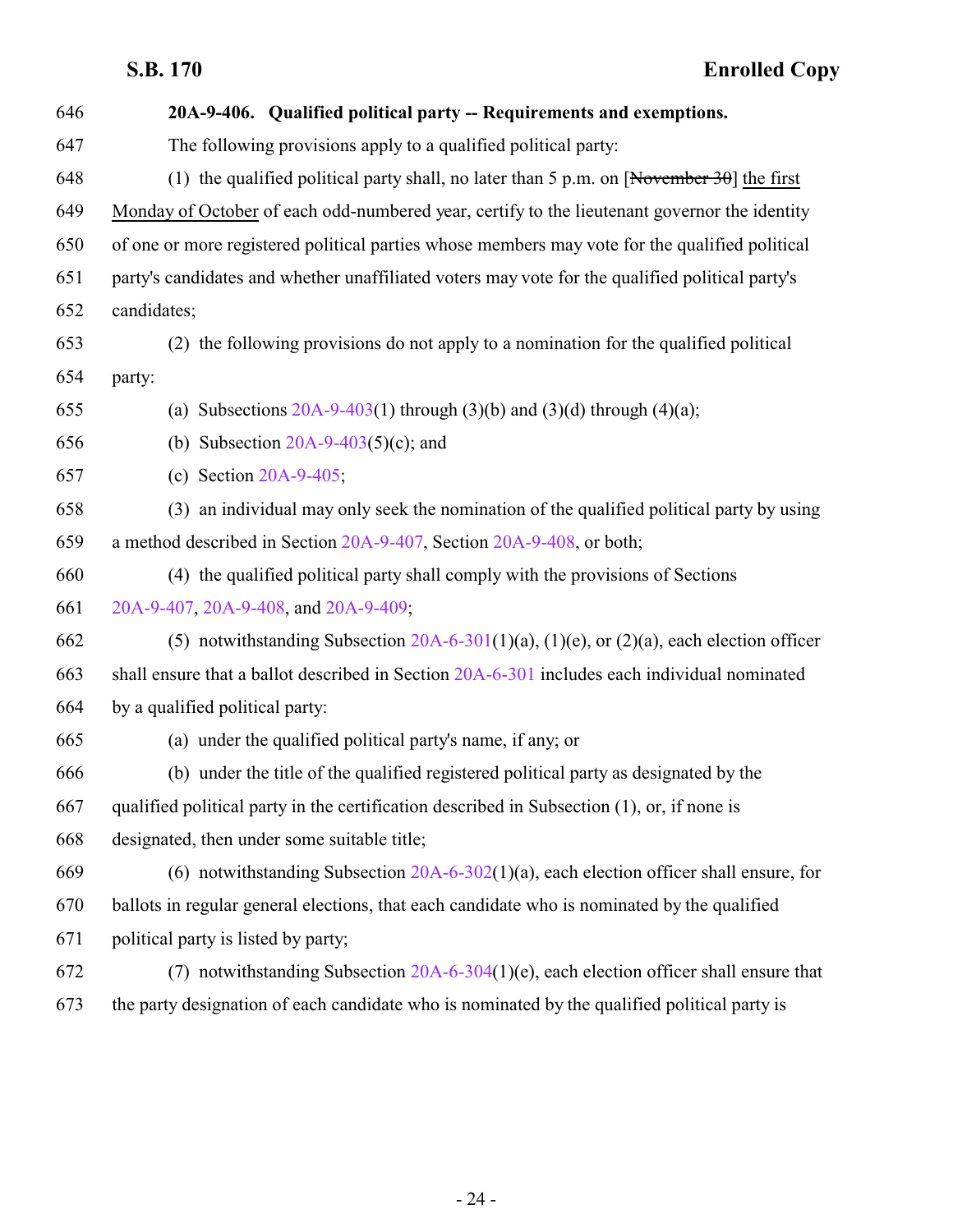| 674 | displayed adjacent to the candidate's name on a mechanical ballot;                               |
|-----|--------------------------------------------------------------------------------------------------|
| 675 | (8) "candidates for elective office," defined in Subsection $20A-9-101(1)(a)$ , also             |
| 676 | includes an individual who files a declaration of candidacy under Section 20A-9-407 or           |
| 677 | 20A-9-408 to run in a regular general election for a federal office, constitutional office,      |
| 678 | multicounty office, or county office;                                                            |
| 679 | (9) an individual who is nominated by, or seeking the nomination of, the qualified               |
| 680 | political party is not required to comply with Subsection $20A-9-201(1)(c)$ ;                    |
| 681 | $(10)$ notwithstanding Subsection 20A-9-403(3), the qualified political party is entitled        |
| 682 | to have each of the qualified political party's candidates for elective office appear on the     |
| 683 | primary ballot of the qualified political party with an indication that each candidate is a      |
| 684 | candidate for the qualified political party;                                                     |
| 685 | (11) notwithstanding Subsection $20A-9-403(4)(a)$ , the lieutenant governor shall include        |
| 686 | on the list provided by the lieutenant governor to the county clerks:                            |
| 687 | (a) the names of all candidates of the qualified political party for federal, constitutional,    |
| 688 | multicounty, and county offices; and                                                             |
| 689 | (b) the names of unopposed candidates for elective office who have been nominated by             |
| 690 | the qualified political party and instruct the county clerks to exclude such candidates from the |
| 691 | primary-election ballot;                                                                         |
| 692 | (12) notwithstanding Subsection $20A-9-403(5)(c)$ , a candidate who is unopposed for an          |
| 693 | elective office in the regular primary election of the qualified political party is nominated by |
| 694 | the party for that office without appearing on the primary ballot; and                           |
| 695 | (13) notwithstanding the provisions of Subsections $20A-9-403(1)$ and (2) and Section            |
| 696 | 20A-9-405, the qualified political party is entitled to have the names of its candidates for     |
| 697 | elective office featured with party affiliation on the ballot at a regular general election.     |
| 698 | Section 8. Section 20A-9-407 is amended to read:                                                 |
| 699 | Convention process to seek the nomination of a qualified political<br>$20A-9-407.$               |
| 700 | party.                                                                                           |
| 701 | (1) This section describes the requirements for a member of a qualified political party          |

<span id="page-24-0"></span>- 25 -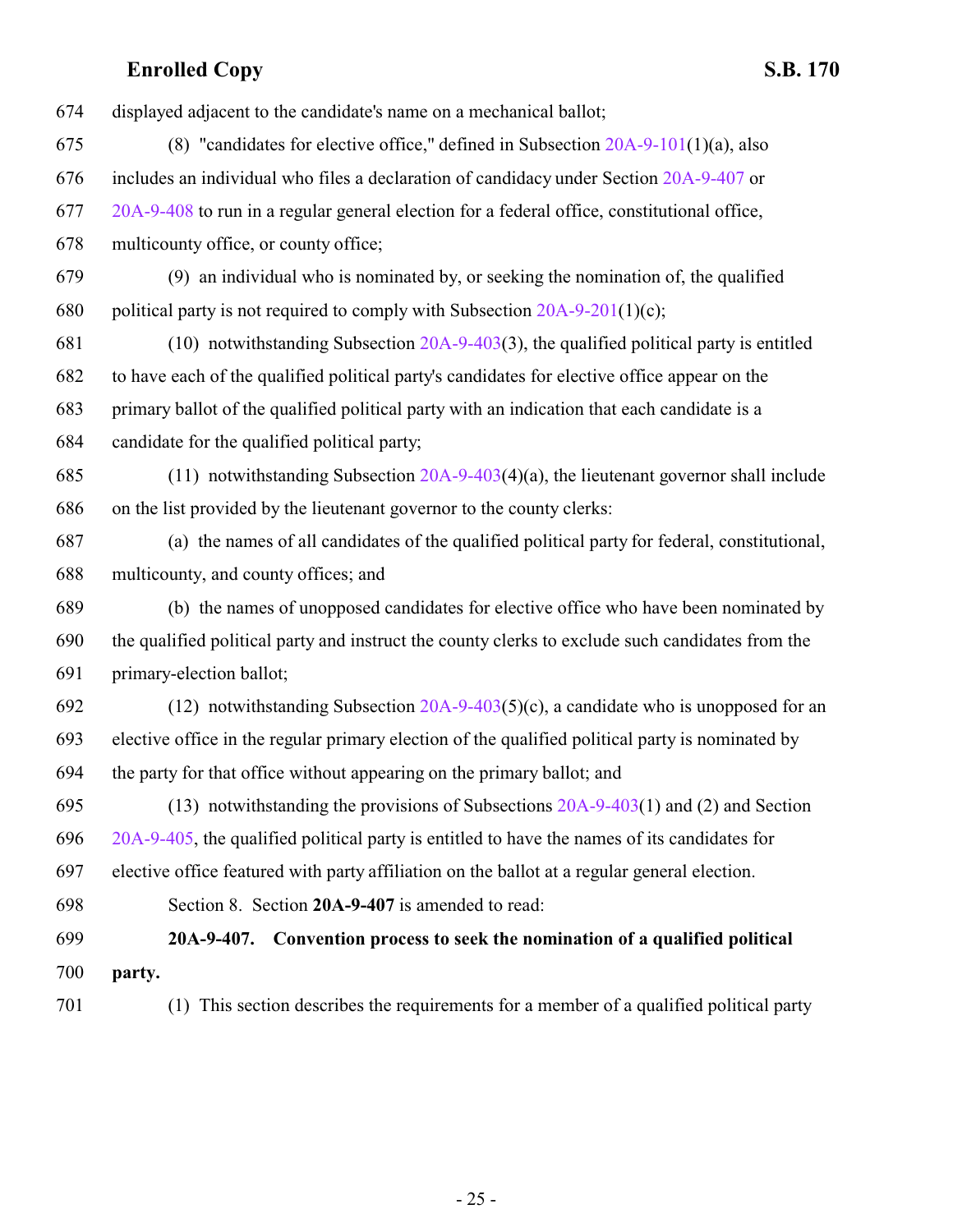| 702 | who is seeking the nomination of a qualified political party for an elective office through the                                           |
|-----|-------------------------------------------------------------------------------------------------------------------------------------------|
| 703 | qualified political party's convention process.                                                                                           |
| 704 | (2) Notwithstanding Subsection $20A-9-201(7)(a)$ , the form of the declaration of                                                         |
| 705 | candidacy for a member of a qualified political party who is nominated by, or who is seeking                                              |
| 706 | the nomination of, the qualified political party under this section shall be substantially as                                             |
| 707 | described in Section 20A-9-408.5.                                                                                                         |
| 708 | (3) Notwithstanding Subsection $20A-9-202(1)(a)$ , and except as provided in Subsection                                                   |
| 709 | 20A-9-202(4), a member of a qualified political party who, under this section, is seeking the                                             |
| 710 | nomination of the qualified political party for an elective office that is to be filled at the next                                       |
| 711 | general election, shall:                                                                                                                  |
| 712 | (a) except as provided in Subsection $20A-9-202(1)(c)$ , file a declaration of candidacy in                                               |
| 713 | person with the filing officer[:] during the declaration of candidacy filing period described in                                          |
| 714 | Section 20A-9-201.5; and                                                                                                                  |
| 715 | $f(i)$ on or after 48 days after the day on which the Legislature's general session begins,                                               |
| 716 | as provided in Section 36-3-201; and]                                                                                                     |
| 717 | $(iii)$ before 5 p.m. 52 days after the day on which the Legislature's general session                                                    |
| 718 | begins, as provided in Section $36-3-201$ ; and                                                                                           |
| 719 | (b) pay the filing fee.                                                                                                                   |
| 720 | (4) Notwithstanding Subsection $20A-9-202(2)(a)$ , a member of a qualified political                                                      |
| 721 | party who, under this section, is seeking the nomination of the qualified political party for the                                         |
| 722 | office of district attorney within a multicounty prosecution district that is to be filled at the next                                    |
| 723 | general election shall:                                                                                                                   |
| 724 | (a) file a declaration of candidacy with the county clerk designated in the interlocal                                                    |
| 725 | agreement creating the prosecution district[:] during the declaration of candidacy filing period                                          |
| 726 | described in Section 20A-9-201.5; and                                                                                                     |
| 727 | $f(t)$ on or after 48 days after the day on which the Legislature's general session begins,                                               |
| 728 | as provided in Section 36-3-201; and                                                                                                      |
| 729 | $\left[\right(\text{ii}) \text{ before } 5 \text{ p.m. } 52 \text{ days after the day on which the Legislature's general session}\right]$ |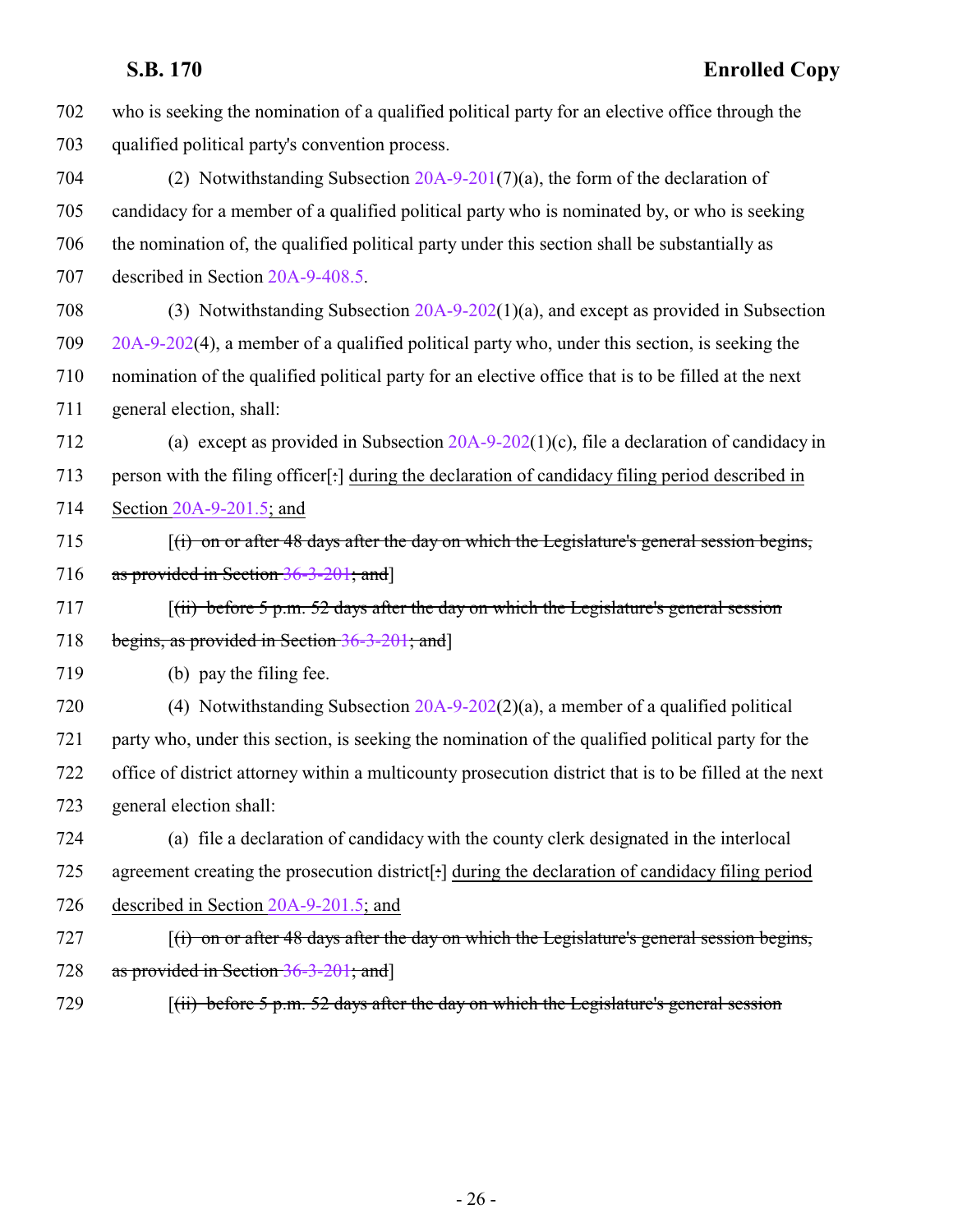<span id="page-26-0"></span>

| 730 | begins, as provided in Section $36-3-201$ ; and                                                   |
|-----|---------------------------------------------------------------------------------------------------|
| 731 | (b) pay the filing fee.                                                                           |
| 732 | (5) Notwithstanding Subsection $20A-9-202(3)(a)(iii)$ , a lieutenant governor candidate           |
| 733 | who files as the joint-ticket running mate of an individual who is nominated by a qualified       |
| 734 | political party, under this section, for the office of governor shall, [before the deadline       |
| 735 | described in Subsection $20A-9-202(1)(b)$ during the declaration of candidacy filing period       |
| 736 | described in Section 20A-9-201.5, file a declaration of candidacy and submit a letter from the    |
| 737 | candidate for governor that names the lieutenant governor candidate as a joint-ticket running     |
| 738 | mate.                                                                                             |
| 739 | (6) (a) A qualified political party that nominates a candidate under this section shall           |
| 740 | certify the name of the candidate to the lieutenant governor before the deadline described in     |
| 741 | Subsection $20A-9-202(1)(b)$ .                                                                    |
| 742 | (b) The lieutenant governor shall include, in the primary ballot certification or, for a          |
| 743 | race where a primary is not held because the candidate is unopposed, in the general election      |
| 744 | ballot certification, the name of each candidate nominated by a qualified political party under   |
| 745 | this section.                                                                                     |
| 746 | (7) Notwithstanding Subsection 20A-9-701(2), the ballot shall, for each candidate who             |
| 747 | is nominated by a qualified political party under this section, designate the qualified political |
| 748 | party that nominated the candidate.                                                               |
| 749 | Section 9. Section 20A-9-408 is amended to read:                                                  |
| 750 | 20A-9-408. Signature-gathering process to seek the nomination of a qualified                      |
| 751 | political party.                                                                                  |
| 752 | (1) This section describes the requirements for a member of a qualified political party           |
| 753 | who is seeking the nomination of the qualified political party for an elective office through the |
| 754 | signature-gathering process described in this section.                                            |
| 755 | (2) Notwithstanding Subsection $20A-9-201(7)(a)$ , the form of the declaration of                 |
| 756 | candidacy for a member of a qualified political party who is nominated by, or who is seeking      |
| 757 | the nomination of, the qualified political party under this section shall be substantially as     |
|     |                                                                                                   |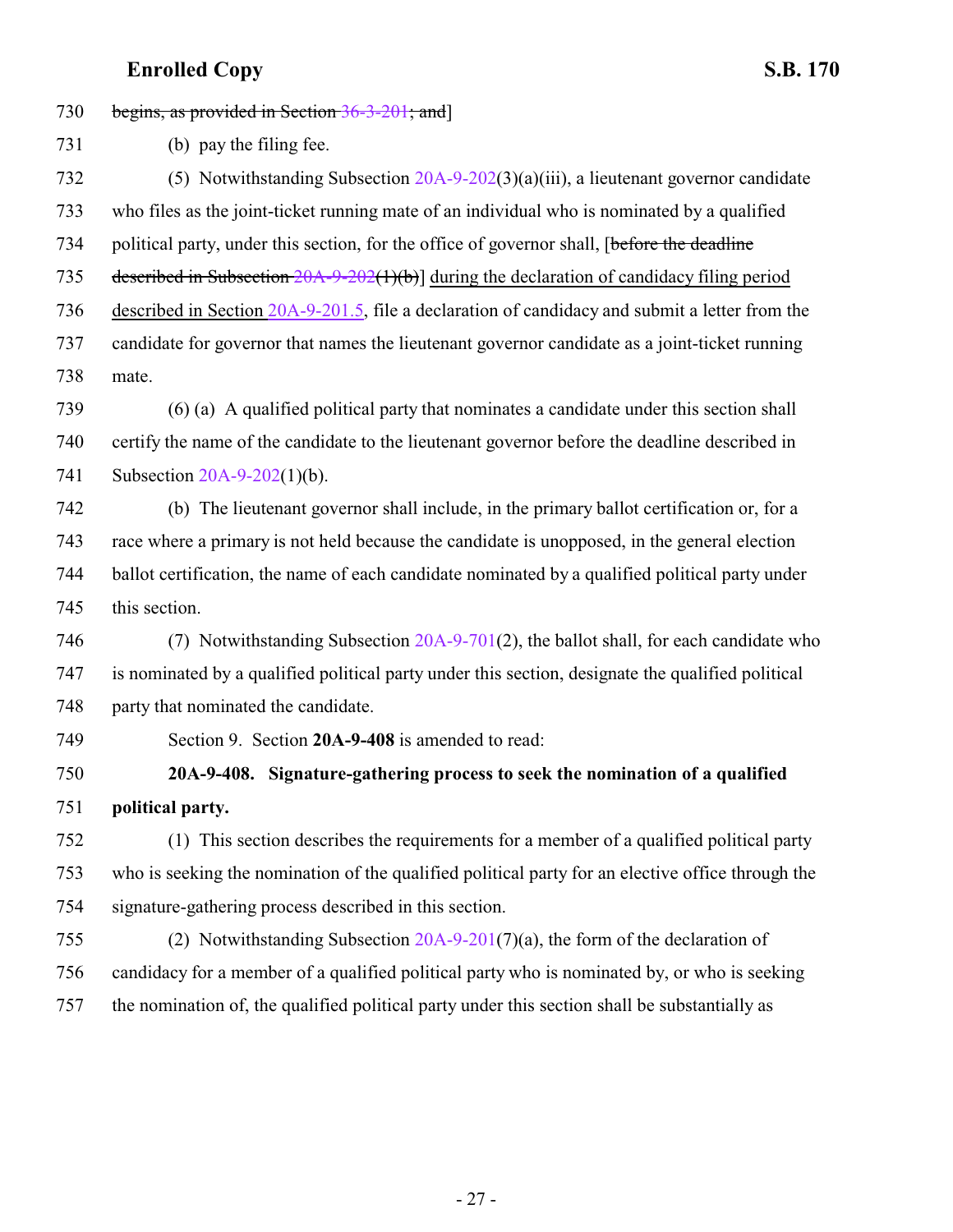| 758 | described in Section 20A-9-408.5.                                                                   |
|-----|-----------------------------------------------------------------------------------------------------|
| 759 | (3) Notwithstanding Subsection 20A-9-202(1)(a), and except as provided in Subsection                |
| 760 | $20A-9-202(4)$ , a member of a qualified political party who, under this section, is seeking the    |
| 761 | nomination of the qualified political party for an elective office that is to be filled at the next |
| 762 | general election shall:                                                                             |
| 763 | $(a)$ within the period beginning on January 1 before the next regular general election             |
| 764 | and ending at 5 p.m. 52 days after the day on which the Legislature's general session begins, as    |
| 765 | provided in Section 36-3-201]                                                                       |
| 766 | (a) during the declaration of candidacy filing period described in Section $20A-9-201.5$ ,          |
| 767 | and before gathering signatures under this section, file with the filing officer on a form          |
| 768 | approved by the lieutenant governor a notice of intent to gather signatures for candidacy that      |
| 769 | includes:                                                                                           |
| 770 | (i) the name of the member who will attempt to become a candidate for a registered                  |
| 771 | political party under this section;                                                                 |
| 772 | (ii) the name of the registered political party for which the member is seeking                     |
| 773 | nomination;                                                                                         |
| 774 | (iii) the office for which the member is seeking to become a candidate;                             |
| 775 | (iv) the address and telephone number of the member; and                                            |
| 776 | (v) other information required by the lieutenant governor;                                          |
| 777 | (b) except as provided in Subsection $20A-9-202(1)(c)$ , file a declaration of candidacy,           |
| 778 | in person, with the filing officer[:] during the declaration of candidacy filing period described   |
| 779 | in Section $20A-9-201.5$ ; and                                                                      |
| 780 | $f(t)$ on or after 48 days after the day on which the Legislature's general session begins,         |
| 781 | as provided in Section 36-3-201; and]                                                               |
| 782 | $(iii)$ before 5 p.m. 52 days after the day on which the Legislature's general session              |
| 783 | begins, as provided in Section $36-3-201$ ; and                                                     |
| 784 | (c) pay the filing fee.                                                                             |
|     |                                                                                                     |

(4) Notwithstanding Subsection [20A-9-202](http://le.utah.gov/UtahCode/SectionLookup.jsp?section=20a-9-202&session=2022GS)(2)(a), a member of a qualified political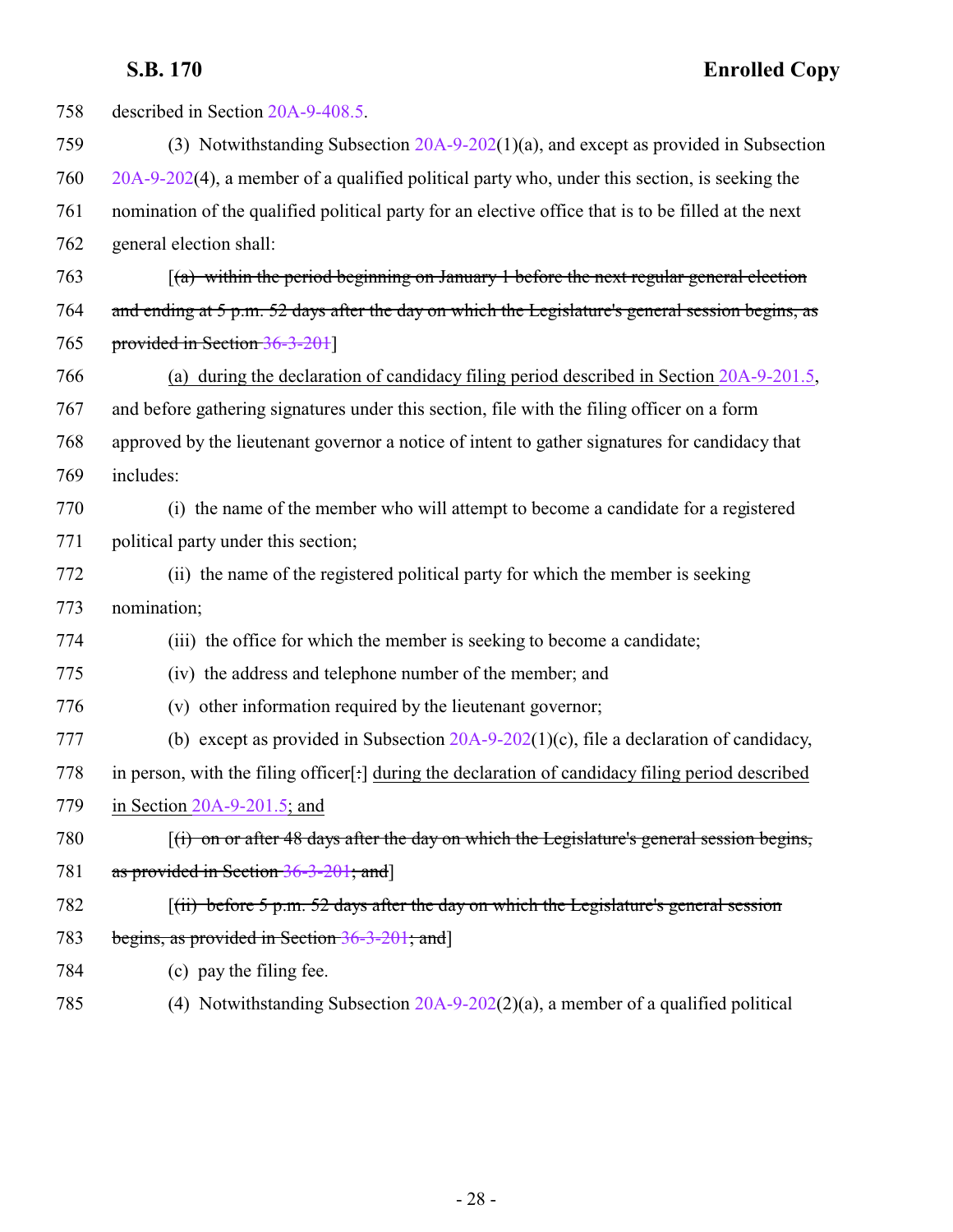| 786 | party who, under this section, is seeking the nomination of the qualified political party for the      |
|-----|--------------------------------------------------------------------------------------------------------|
| 787 | office of district attorney within a multicounty prosecution district that is to be filled at the next |
| 788 | general election shall:                                                                                |
| 789 | $(a)$ on or after January 1 before the next regular general election                                   |
| 790 | (a) during the declaration of candidacy filing period described in Section $20A-9-201.5$ ,             |
| 791 | and before gathering signatures under this section, file with the filing officer on a form             |
| 792 | approved by the lieutenant governor a notice of intent to gather signatures for candidacy that         |
| 793 | includes:                                                                                              |
| 794 | (i) the name of the member who will attempt to become a candidate for a registered                     |
| 795 | political party under this section;                                                                    |
| 796 | (ii) the name of the registered political party for which the member is seeking                        |
| 797 | nomination;                                                                                            |
| 798 | (iii) the office for which the member is seeking to become a candidate;                                |
| 799 | (iv) the address and telephone number of the member; and                                               |
| 800 | (v) other information required by the lieutenant governor;                                             |
| 801 | (b) except as provided in Subsection $20A-9-202(1)(c)$ , file a declaration of candidacy,              |
| 802 | in person, with the filing officer[:] during the declaration of candidacy filing period described      |
| 803 | in Section $20A-9-201.5$ ; and                                                                         |
| 804 | $f(t)$ on or after 48 days after the day on which the Legislature's general session begins,            |
| 805 | as provided in Section 36-3-201; and                                                                   |
| 806 | $(iii)$ before 5 p.m. 52 days after the day on which the Legislature's general session                 |
| 807 | begins, as provided in Section 36-3-201; and                                                           |
| 808 | (c) pay the filing fee.                                                                                |
| 809 | (5) Notwithstanding Subsection $20A-9-202(3)(a)(iii)$ , a lieutenant governor candidate                |
| 810 | who files as the joint-ticket running mate of an individual who is nominated by a qualified            |
| 811 | political party, under this section, for the office of governor shall, [before the deadline            |
| 812 | described in Subsection $20A-9-202(1)(b)$ during the declaration of candidacy filing period            |
| 813 | described in Section 20A-9-201.5, file a declaration of candidacy and submit a letter from the         |
|     |                                                                                                        |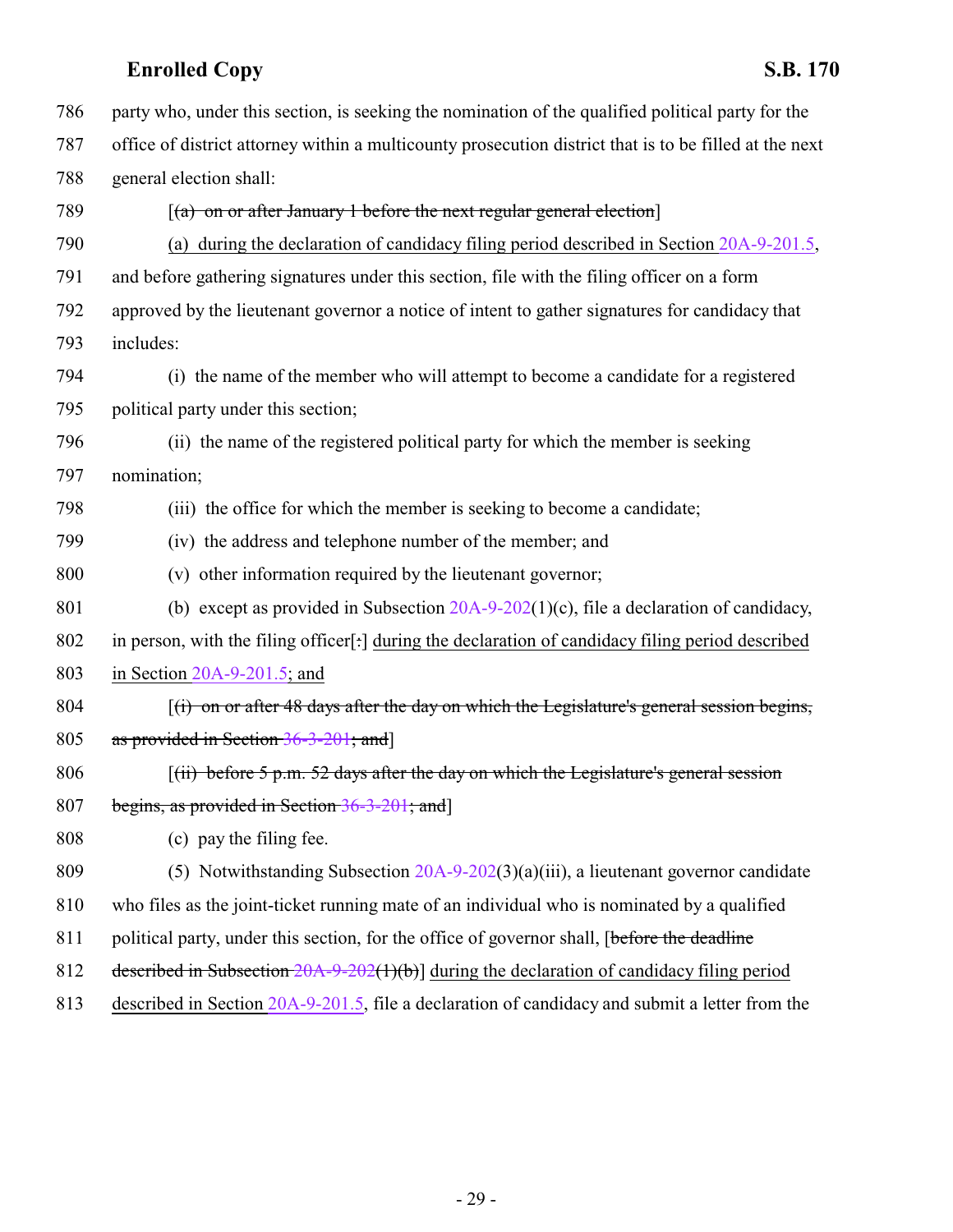candidate for governor that names the lieutenant governor candidate as a joint-ticket running mate.

 (6) The lieutenant governor shall ensure that the certification described in Subsection [20A-9-701](http://le.utah.gov/UtahCode/SectionLookup.jsp?section=20a-9-701&session=2022GS)(1) also includes the name of each candidate nominated by a qualified political party under this section.

 (7) Notwithstanding Subsection [20A-9-701](http://le.utah.gov/UtahCode/SectionLookup.jsp?section=20a-9-701&session=2022GS)(2), the ballot shall, for each candidate who is nominated by a qualified political party under this section, designate the qualified political 821 party that nominated the candidate.

 (8) A member of a qualified political party may seek the nomination of the qualified 823 political party for an elective office by:

(a) complying with the requirements described in this section; and

 (b) collecting signatures, on a form approved by the lieutenant governor, during the 826 period beginning on [<del>January 1 of an even-numbered year</del>] the day on which the member files a notice of intent to gather signatures and ending at 5 p.m. 14 days before the day on which the qualified political party's convention for the office is held, in the following amounts:

 (i) for a statewide race, 28,000 signatures of registered voters in the state who are permitted by the qualified political party to vote for the qualified political party's candidates in 831 a primary election;

 (ii) for a congressional district race, 7,000 signatures of registered voters who are residents of the congressional district and are permitted by the qualified political party to vote for the qualified political party's candidates in a primary election;

 (iii) for a state Senate district race, 2,000 signatures of registered voters who are residents of the state Senate district and are permitted by the qualified political party to vote for the qualified political party's candidates in a primary election;

 (iv) for a state House district race, 1,000 signatures of registered voters who are residents of the state House district and are permitted by the qualified political party to vote for the qualified political party's candidates in a primary election;

(v) for a State Board of Education race, the lesser of: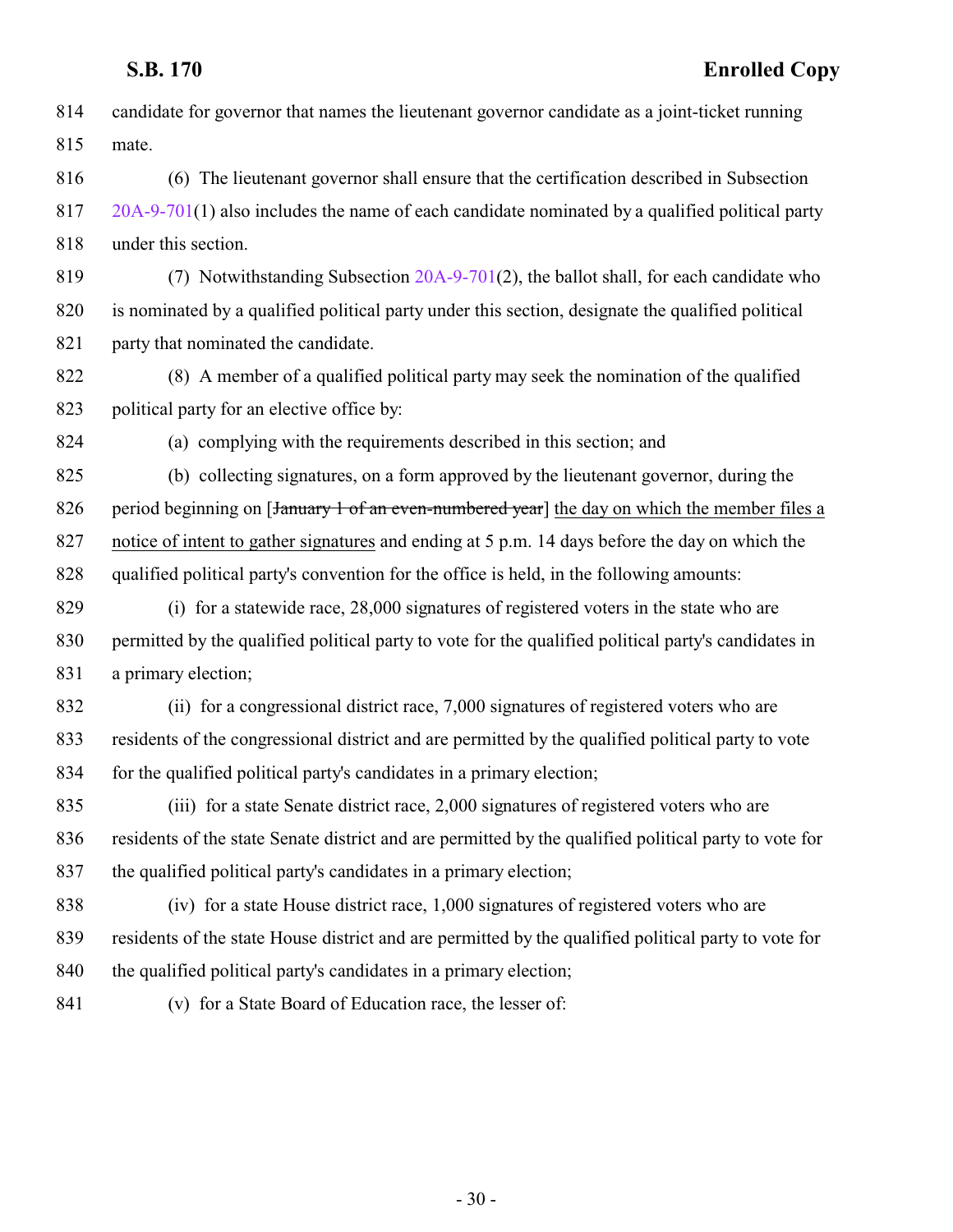(A) 2,000 signatures of registered voters who are residents of the State Board of Education district and are permitted by the qualified political party to vote for the qualified political party's candidates in a primary election; or

 (B) 3% of the registered voters of the qualified political party who are residents of the applicable State Board of Education district; and

 (vi) for a county office race, signatures of 3% of the registered voters who are residents of the area permitted to vote for the county office and are permitted by the qualified political party to vote for the qualified political party's candidates in a primary election.

 (9) (a) In order for a member of the qualified political party to qualify as a candidate for the qualified political party's nomination for an elective office under this section, the member shall:

 (i) collect the signatures on a form approved by the lieutenant governor, using the same circulation and verification requirements described in Sections [20A-7-204](http://le.utah.gov/UtahCode/SectionLookup.jsp?section=20a-7-204&session=2022GS) and [20A-7-205](http://le.utah.gov/UtahCode/SectionLookup.jsp?section=20a-7-205&session=2022GS); and

 (ii) submit the signatures to the election officer before 5 p.m. no later than 14 days before the day on which the qualified political party holds the party's convention to select candidates, for the elective office, for the qualified political party's nomination.

 (b) An individual may not gather signatures under this section until after the individual files a notice of intent to gather signatures for candidacy described in this section.

 (c) An individual who files a notice of intent to gather signatures for candidacy, described in Subsection (3)(a) or (4)(a), is, beginning on the day on which the individual files 862 the notice of intent to gather signatures for candidacy:

 (i) required to comply with the reporting requirements that a candidate for office is required to comply with; and

 (ii) subject to the same enforcement provisions, and civil and criminal penalties, that apply to a candidate for office in relation to the reporting requirements described in Subsection 867 (9)(c)(i).

 (d) Upon timely receipt of the signatures described in Subsections (8) and (9)(a), the election officer shall, no later than the earlier of 14 days after the day on which the election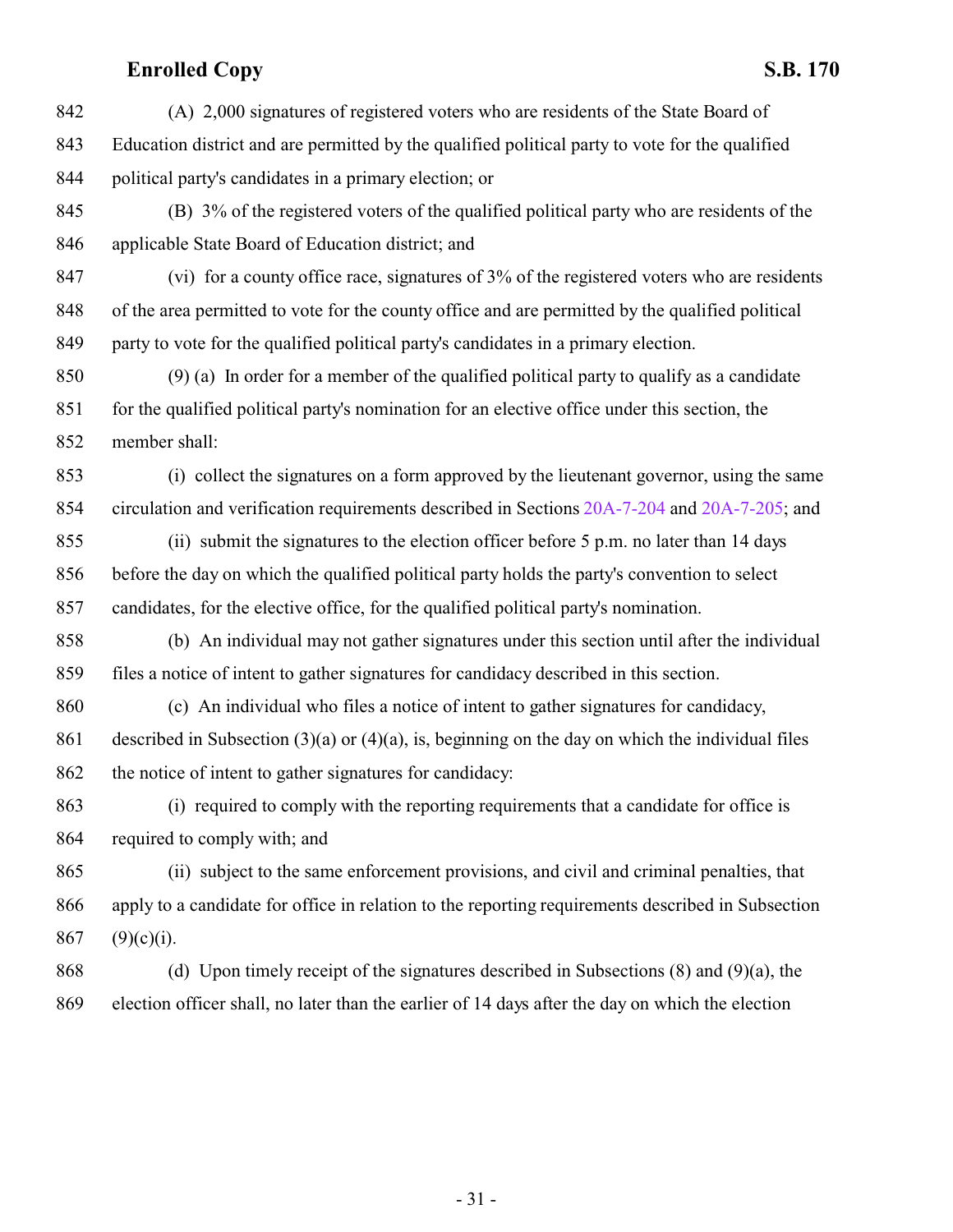- officer receives the signatures, or one day before the day on which the qualified political party holds the convention to select a nominee for the elective office to which the signature packets relate:
- (i) check the name of each individual who completes the verification for a signature packet to determine whether each individual is a resident of Utah and is at least 18 years old;
- 875 (ii) submit the name of each individual described in Subsection  $(9)(d)(i)$  who is not a Utah resident or who is not at least 18 years old to the attorney general and the county attorney;
- (iii) determine whether each signer is a registered voter who is qualified to sign the 878 petition, using the same method, described in Section [20A-7-206.3](http://le.utah.gov/UtahCode/SectionLookup.jsp?section=20a-7-206.3&session=2022GS), used to verify a signature on a petition; and
- (iv) certify whether each name is that of a registered voter who is qualified to sign the signature packet.
- (e) Upon timely receipt of the signatures described in Subsections (8) and (9)(a), the election officer shall, no later than one day before the day on which the qualified political party holds the convention to select a nominee for the elective office to which the signature packets relate, notify the qualified political party and the lieutenant governor of the name of each member of the qualified political party who qualifies as a nominee of the qualified political party, under this section, for the elective office to which the convention relates.
- (f) Upon receipt of a notice of intent to gather signatures for candidacy described in this section, the lieutenant governor shall post the notice of intent to gather signatures for candidacy on the lieutenant governor's website in the same location that the lieutenant governor posts a declaration of candidacy.
- <span id="page-31-0"></span>Section 10. Section **20A-9-502** is amended to read:

 **20A-9-502. Certificate of nomination -- Contents -- Circulation -- Verification -- Criminal penalty.**

- (1) The candidate shall:
- (a) prepare a certificate of nomination in substantially the following form:
- 897 "State of Utah, County of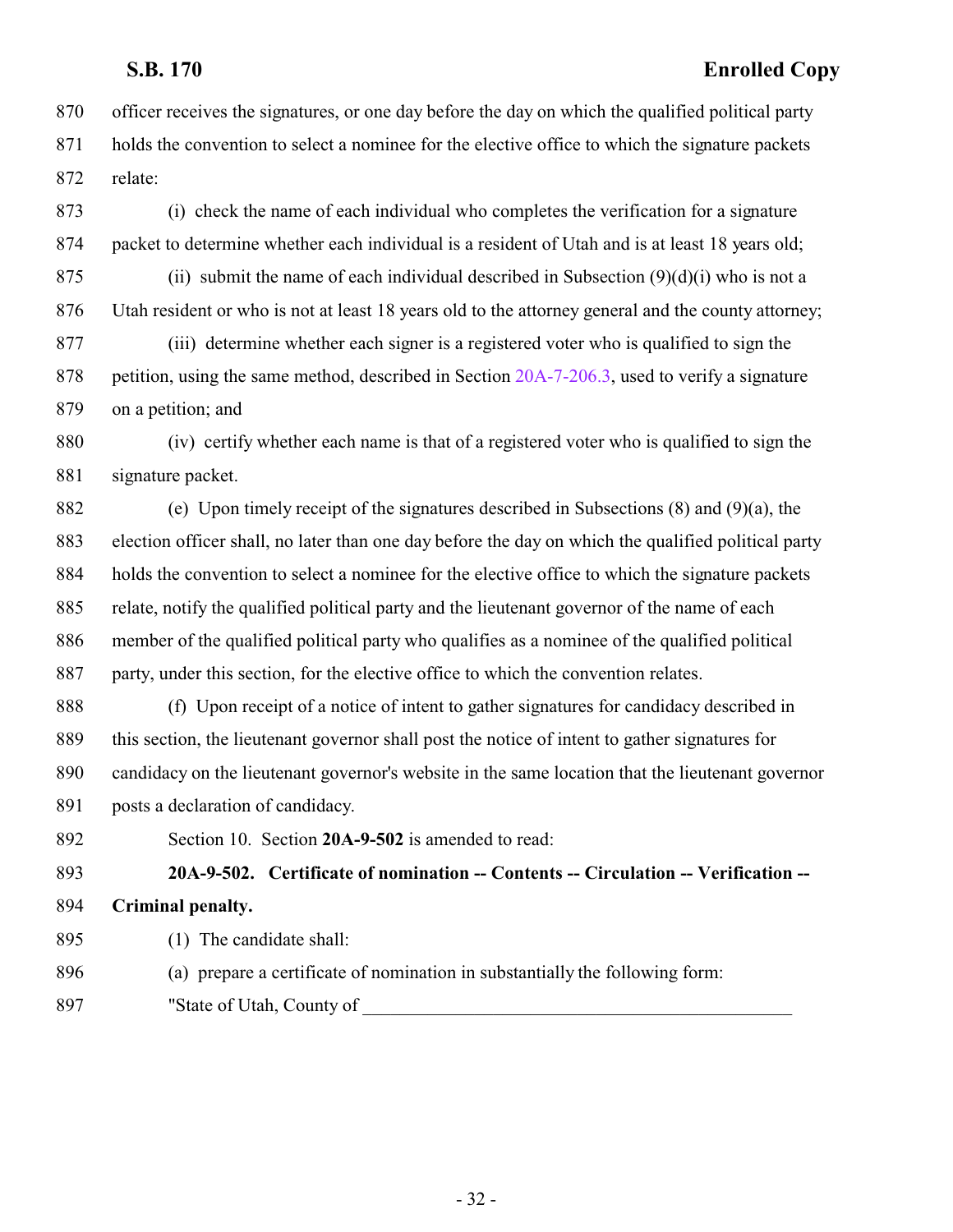| 898 | I, ______________, declare my intention of becoming an unaffiliated candidate for the                |
|-----|------------------------------------------------------------------------------------------------------|
| 899 | political group designated as ______ for the office of ______. I do solemnly swear that I can        |
| 900 | qualify to hold that office both legally and constitutionally if selected, and that I reside at ____ |
| 901 | Street, in the city of _____, county of _____, state of ______, zip code _____, phone ____, and      |
| 902 | that I am providing, or have provided, the required number of holographic signatures of              |
| 903 | registered voters required by law; that as a candidate at the next election I will not knowingly     |
| 904 | violate any election or campaign law; that, if filing via a designated agent for an office other     |
| 905 | than president of the United States, I will be out of the state of Utah during the entire candidate  |
| 906 | filing period; I will file all campaign financial disclosure reports as required by law; and I       |
| 907 | understand that failure to do so will result in my disqualification as a candidate for this office   |
| 908 | and removal of my name from the ballot.                                                              |
| 909 |                                                                                                      |
| 910 | Subscribed and sworn to before me this _____(month\day\year).                                        |
| 911 |                                                                                                      |
| 912 | Notary Public (or other officer                                                                      |
| 913 | qualified to administer oaths)";                                                                     |
| 914 | (b) bind signature sheets to the certificate that:                                                   |
| 915 | (i) are printed on sheets of paper 8-1/2 inches long and 11 inches wide;                             |
| 916 | (ii) are ruled with a horizontal line 3/4 inch from the top, with the space above that line          |
| 917 | blank for the purpose of binding;                                                                    |
| 918 | (iii) contain the name of the proposed candidate and the words "Unaffiliated Candidate"              |
| 919 | Certificate of Nomination Petition" printed directly below the horizontal line;                      |
| 920 | (iv) contain the word "Warning" printed directly under the words described in                        |
| 921 |                                                                                                      |
|     | Subsection $(1)(b)(iii)$ ;                                                                           |
| 922 | (v) contain, to the right of the word "Warning," the following statement printed in not              |
| 923 | less than eight-point, single leaded type:                                                           |
| 924 | "It is a class A misdemeanor for anyone to knowingly sign a certificate of nomination                |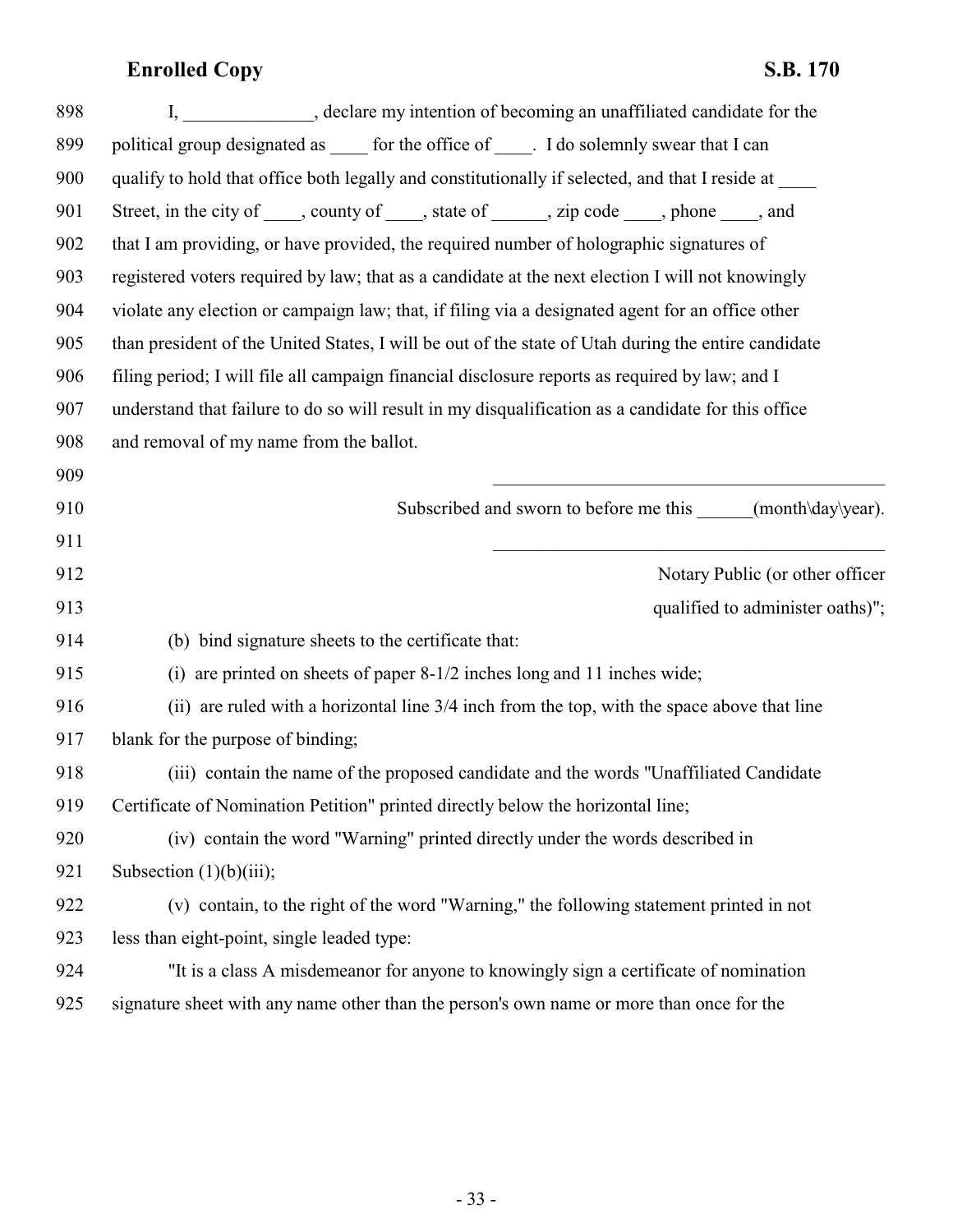| 926 | same candidate or if the person is not registered to vote in this state and does not intend to     |
|-----|----------------------------------------------------------------------------------------------------|
| 927 | become registered to vote in this state before the county clerk certifies the signatures.";        |
| 928 | (vi) contain the following statement directly under the statement described in                     |
| 929 | Subsection $(1)(b)(v)$ :                                                                           |
| 930 | "Each signer says:                                                                                 |
| 931 | I have personally signed this petition with a holographic signature;                               |
| 932 | I am registered to vote in Utah or intend to become registered to vote in Utah before the          |
| 933 | county clerk certifies my signature; and                                                           |
| 934 | My street address is written correctly after my name.";                                            |
| 935 | (vii) contain horizontally ruled lines, 3/8 inch apart under the statement described in            |
| 936 | Subsection $(1)(b)(vi)$ ; and                                                                      |
| 937 | (viii) be vertically divided into columns as follows:                                              |
| 938 | (A) the first column shall appear at the extreme left of the sheet, be 5/8 inch wide, be           |
| 939 | headed with "For Office Use Only," and be subdivided with a light vertical line down the           |
| 940 | middle;                                                                                            |
| 941 | (B) the next column shall be 2-1/2 inches wide, headed "Registered Voter's Printed                 |
| 942 | Name (must be legible to be counted)";                                                             |
| 943 | (C) the next column shall be 2-1/2 inches wide, headed "Holographic Signature of                   |
| 944 | Registered Voter";                                                                                 |
| 945 | (D) the next column shall be one inch wide, headed "Birth Date or Age (Optional)";                 |
| 946 | (E) the final column shall be 4-3/8 inches wide, headed "Street Address, City, Zip                 |
| 947 | Code"; and                                                                                         |
| 948 | (F) at the bottom of the sheet, contain the following statement: "Birth date or age                |
| 949 | information is not required, but it may be used to verify your identity with voter registration    |
| 950 | records. If you choose not to provide it, your signature may not be certified as a valid signature |
| 951 | if you change your address before petition signatures are certified or if the information you      |
| 952 | provide does not match your voter registration records."; and                                      |
| 953 | (c) bind a final page to one or more signature sheets that are bound together that                 |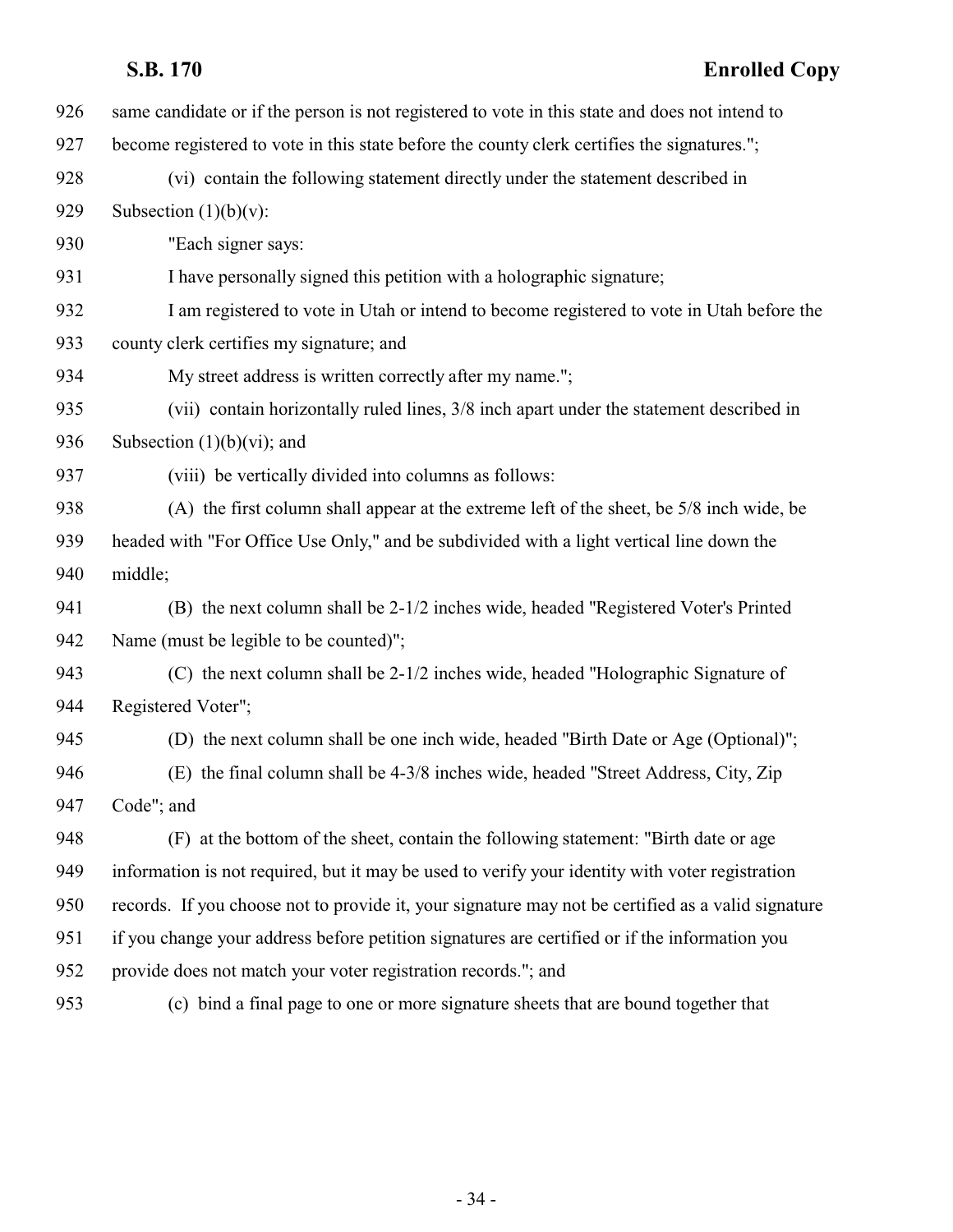| 954 | contains, except as provided by Subsection (3), the following printed statement:                      |
|-----|-------------------------------------------------------------------------------------------------------|
| 955 | "Verification                                                                                         |
| 956 | State of Utah, County of ______                                                                       |
| 957 | I, ______________________, of ______, hereby state that:                                              |
| 958 | I am a Utah resident and am at least 18 years old;                                                    |
| 959 | All the names that appear on the signature sheets bound to this page were signed by                   |
| 960 | persons who professed to be the persons whose names appear on the signature sheets, and each          |
| 961 | of them signed the person's name on the signature sheets in my presence;                              |
| 962 | I believe that each has printed and signed the person's name and written the person's                 |
| 963 | street address correctly, and that each signer is registered to vote in Utah or will register to vote |
| 964 | in Utah before the county clerk certifies the signatures on the signature sheet.                      |
| 965 |                                                                                                       |
| 966 | (Residence Address)<br>(Date)".<br>(Signature)                                                        |
| 967 | (2) An agent designated to file a certificate of nomination under Subsection                          |
| 968 | $20A-9-503$ [ $(+)$ ](2)(b) may not sign the form described in Subsection (1)(a).                     |
| 969 | (3) (a) The candidate shall circulate the nomination petition and ensure that the person              |
| 970 | in whose presence each signature sheet is signed:                                                     |
| 971 | (i) is at least 18 years old;                                                                         |
| 972 | (ii) except as provided by Subsection $(3)(b)$ , meets the residency requirements of                  |
| 973 | Section $20A-2-105$ ; and                                                                             |
| 974 | (iii) verifies each signature sheet by completing the verification bound to one or more               |
| 975 | signature sheets that are bound together.                                                             |
| 976 | (b) A person who is not a resident may sign the verification on a petition for an                     |
| 977 | unaffiliated candidate for the office of president of the United States.                              |
| 978 | (c) A person may not sign the verification if the person signed a signature sheet bound               |
| 979 | to the verification.                                                                                  |
| 980 | $(4)$ (a) It is unlawful for any person to:                                                           |
| 981 | (i) knowingly sign a certificate of nomination signature sheet:                                       |
|     |                                                                                                       |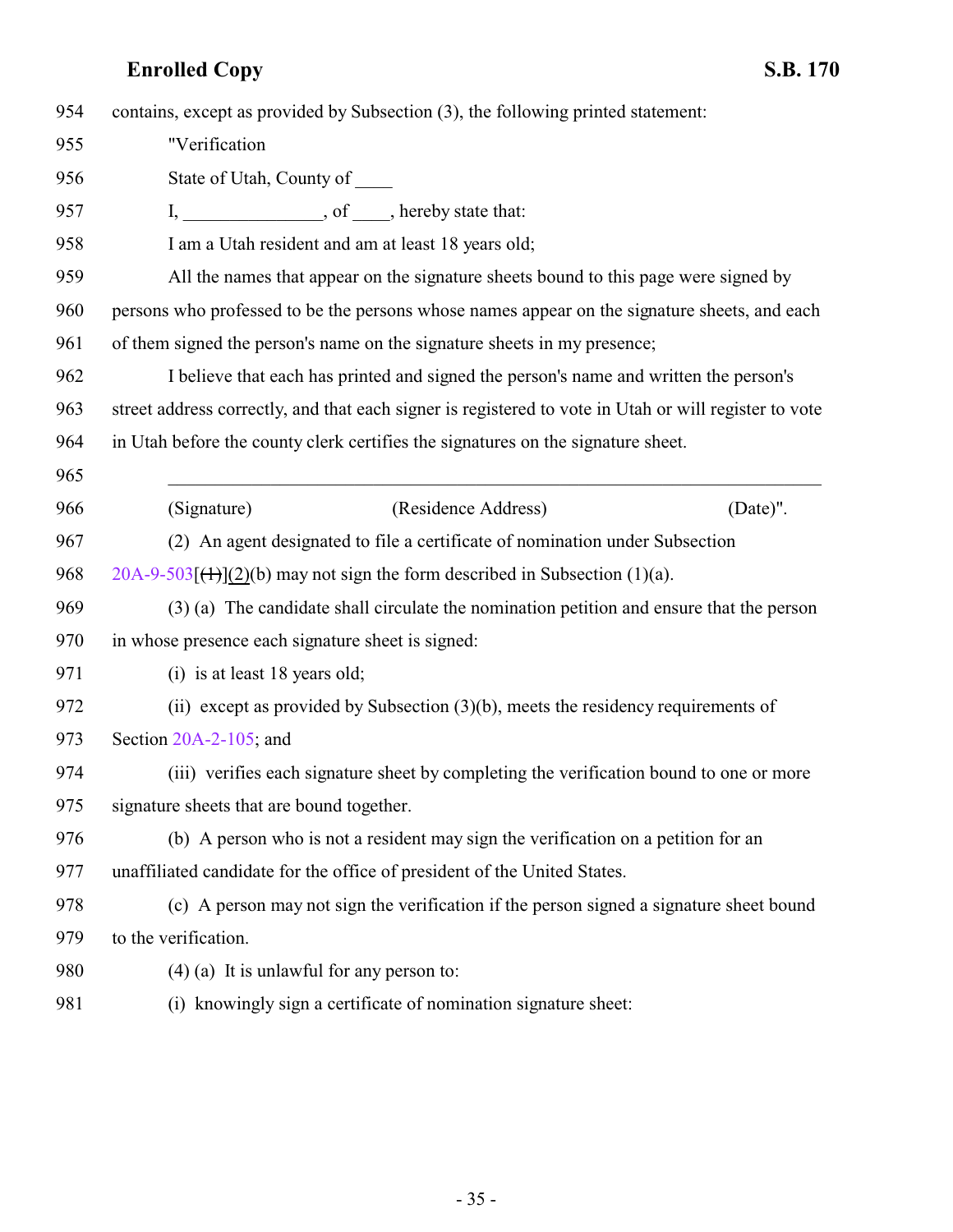|      | S.B. 170<br><b>Enrolled Copy</b>                                                                    |
|------|-----------------------------------------------------------------------------------------------------|
| 982  | (A) with any name other than the person's own name;                                                 |
| 983  | (B) more than once for the same candidate; or                                                       |
| 984  | (C) if the person is not registered to vote in this state and does not intend to become             |
| 985  | registered to vote in this state before the county clerk certifies the signatures; or               |
| 986  | (ii) sign the verification of a certificate of nomination signature sheet if the person:            |
| 987  | (A) except as provided by Subsection $(3)(b)$ , does not meet the residency requirements            |
| 988  | of Section 20A-2-105;                                                                               |
| 989  | (B) has not witnessed the signing by those persons whose names appear on the                        |
| 990  | certificate of nomination signature sheet; or                                                       |
| 991  | (C) knows that a person whose signature appears on the certificate of nomination                    |
| 992  | signature sheet is not registered to vote in this state and does not intend to become registered to |
| 993  | vote in this state.                                                                                 |
| 994  | (b) Any person violating this Subsection (4) is guilty of a class A misdemeanor.                    |
| 995  | (5) (a) The candidate shall submit the petition and signature sheets to the county clerk            |
| 996  | for certification when the petition has been completed by:                                          |
| 997  | (i) at least 1,000 registered voters residing within the state when the nomination is for           |
| 998  | an office to be filled by the voters of the entire state; or                                        |
| 999  | (ii) at least 300 registered voters residing within a political division or at least 5% of          |
| 1000 | the registered voters residing within a political division, whichever is less, when the             |
| 1001 | nomination is for an office to be filled by the voters of any political division smaller than the   |
| 1002 | state.                                                                                              |
| 1003 | (b) In reviewing the petition, the county clerk shall count and certify only those persons          |
| 1004 | who signed the petition with a holographic signature who:                                           |
| 1005 | (i) are registered voters within the political division that the candidate seeks to                 |
| 1006 | represent; and                                                                                      |
| 1007 | (ii) did not sign any other certificate of nomination for that office.                              |
| 1008 | (c) The candidate may supplement or amend the certificate of nomination at any time                 |

on or before the filing deadline.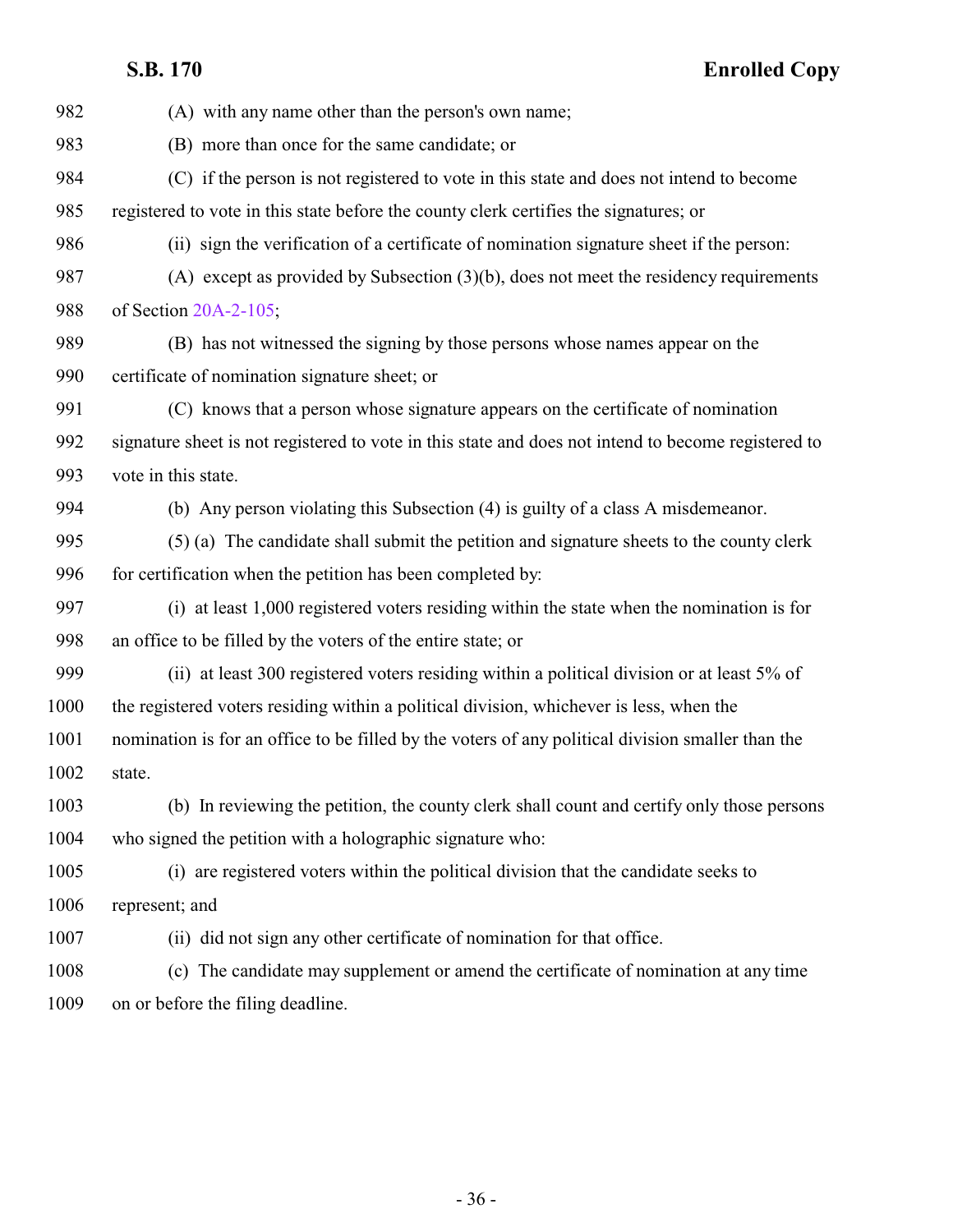<span id="page-36-0"></span>

| 1010 | Section 11. Section 20A-9-503 is amended to read:                                                                           |
|------|-----------------------------------------------------------------------------------------------------------------------------|
| 1011 | 20A-9-503. Certificate of nomination -- Filing -- Fees.                                                                     |
| 1012 | (1) $\lceil (a) \rceil$ Except as provided in Subsection (1)(b), after the certificate of nomination has                    |
| 1013 | been certified, executed, and acknowledged by the county clerk, the candidate shall:                                        |
| 1014 | (i) between the second Friday in March and the close of normal office hours on the                                          |
| 1015 | third Thursday in March of the year in which the regular general election will be held:                                     |
| 1016 | $[\vec{A}]$ (a) (i) file the petition in person with the lieutenant governor, if the office the                             |
| 1017 | candidate seeks is a constitutional office or a federal office, or the county clerk, if the office the                      |
| 1018 | candidate seeks is a county office, during the declaration of candidacy filing period described                             |
| 1019 | in Section $20A-9-201.5$ ; and                                                                                              |
| 1020 | $[\overline{(B)}]$ (ii) pay the filing fee; or                                                                              |
| 1021 | $[\overrightarrow{t})$ (b) not later than the close of normal office hours on June 15 of any                                |
| 1022 | odd-numbered year:                                                                                                          |
| 1023 | $[\vec{A}]$ (i) file the petition in person with the municipal clerk, if the candidate seeks an                             |
| 1024 | office in a city or town, or the local district clerk, if the candidate seeks an office in a local                          |
| 1025 | district; and                                                                                                               |
| 1026 | $[\overline{(B)}]$ (ii) pay the filing fee.                                                                                 |
| 1027 | $[\phi(\mathbf{t})$ (2) (a) The provisions of this Subsection $[\mathbf{t}(\mathbf{t})\mathbf{t}]$ (2) do not apply to an   |
| 1028 | individual who files a declaration of candidacy for president of the United States.                                         |
| 1029 | $[\overline{(\text{iii})}]$ (b) Subject to Subsections $[\overline{(\text{3})}]$ (4)(c) and 20A-9-502(2), an individual may |
| 1030 | designate an agent to file a declaration of candidacy with the appropriate filing officer if:                               |
| 1031 | $[\vec{A}]$ (i) the individual is located outside of the state during the entire filing period;                             |
| 1032 | $[\overline{(B)}]$ (ii) the designated agent appears in person before the filing officer; and                               |
| 1033 | $[\text{(\textcircled{f})}]$ (iii) the individual communicates with the filing officer using an electronic                  |
| 1034 | device that allows the individual and filing officer to see and hear each other.                                            |
| 1035 | $[\frac{1}{2}]$ (3) (a) At the time of filing, and before accepting the petition, the filing officer                        |
| 1036 | shall read the constitutional and statutory requirements for candidacy to the candidate.                                    |
| 1037 | (b) If the candidate states that he does not meet the requirements, the filing officer may                                  |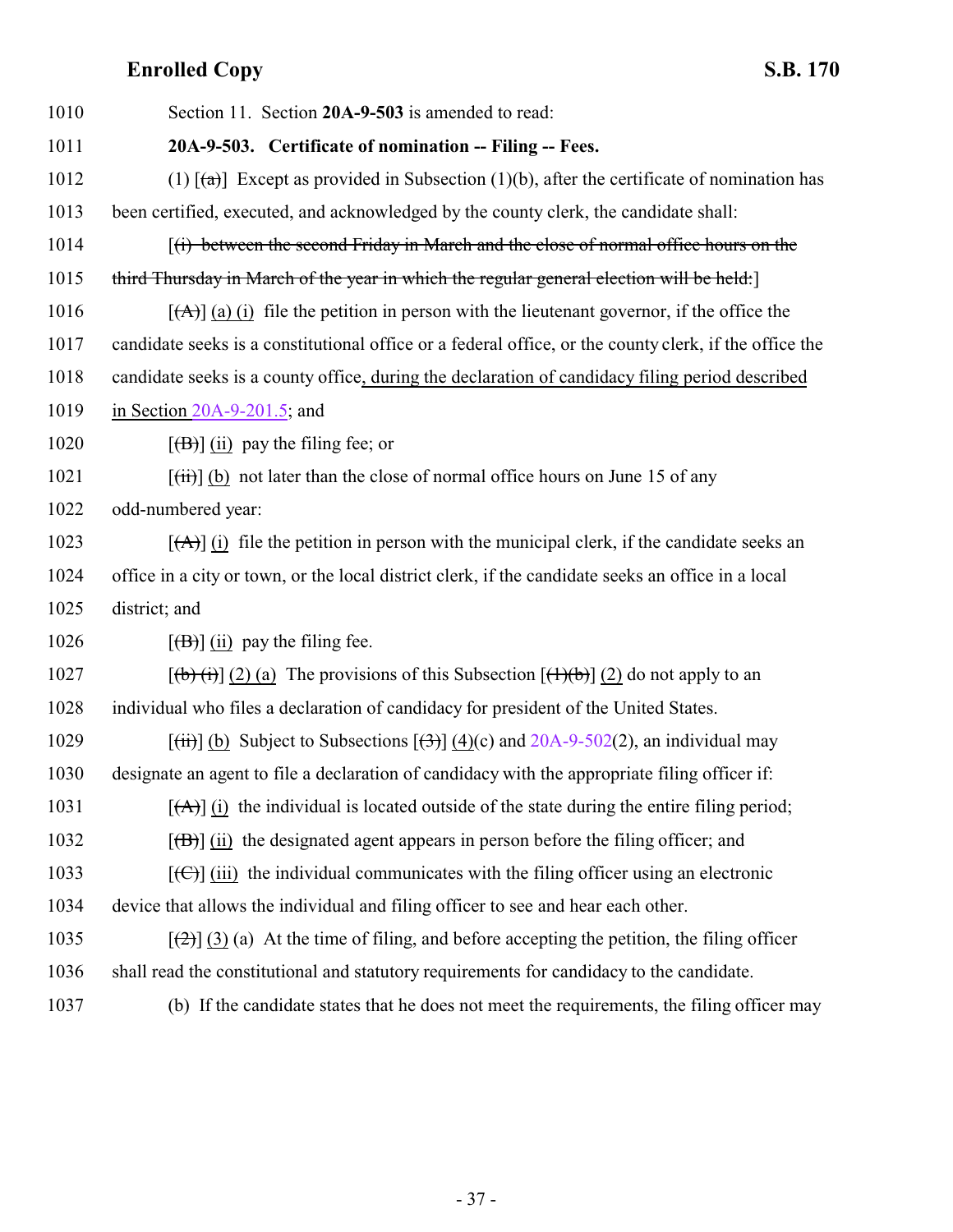<span id="page-37-0"></span>

| 1038 | not accept the petition.                                                                                                            |
|------|-------------------------------------------------------------------------------------------------------------------------------------|
| 1039 | $[\langle 3\rangle]$ (4) (a) An individual filing a certificate of nomination for president or vice                                 |
| 1040 | president of the United States under this section shall pay a filing fee of \$500.                                                  |
| 1041 | (b) Notwithstanding Subsection (1), $\lceil a \frac{\text{person}}{\text{ar} \cdot a} \rceil$ an individual filing a certificate of |
| 1042 | nomination for president or vice president of the United States:                                                                    |
| 1043 | (i) may file the certificate of nomination [between the second Friday in March and the                                              |
| 1044 | close of normal office hours on August 15 of the year in which the regular general election will                                    |
| 1045 | be held) during the declaration of candidacy filing period described in Section 20A-9-201.5;                                        |
| 1046 | and                                                                                                                                 |
| 1047 | (ii) may use a designated agent to file the certificate of nomination.                                                              |
| 1048 | (c) An agent designated under Subsection $[(1)(b)(ii)]$ (2) or described in Subsection                                              |
| 1049 | $[\left(\frac{1}{2}\right)]$ (4)(b)(ii) may not sign the certificate of nomination form.                                            |
| 1050 | Section 12. Section 20A-14-203 is amended to read:                                                                                  |
| 1051 | 20A-14-203. Becoming a member of a local board of education -- Declaration of                                                       |
| 1052 | candidacy -- Election.                                                                                                              |
| 1053 | (1) An individual may become a candidate for a local school board by:                                                               |
| 1054 | $(a)$ (i) in the 2016 general election, by filing a declaration of candidacy with the                                               |
| 1055 | county clerk, in accordance with Section 20A-9-202, before 5 p.m. on March 17, 2016; or]                                            |
| 1056 | $(iii)$ in a general election held after 2016, by filing a declaration of candidacy with the                                        |
| 1057 | county clerk on or after the second Friday in March, and before 5 p.m. on the third Thursday in                                     |
| 1058 | March, before the next regular general election; and                                                                                |
| 1059 | (a) filing a declaration of candidacy with the county clerk during the declaration of                                               |
| 1060 | candidacy filing period described in Section 20A-9-201.5; and                                                                       |
| 1061 | (b) $[by]$ paying the fee described in Section 20A-9-202.                                                                           |
| 1062 | (2) (a) The term of office for an individual elected to a local board of education is four                                          |
| 1063 | years, beginning on the first Monday in January after the election.                                                                 |
| 1064 | (b) A member of a local board of education shall serve until a successor is elected or                                              |
| 1065 | appointed and qualified.                                                                                                            |